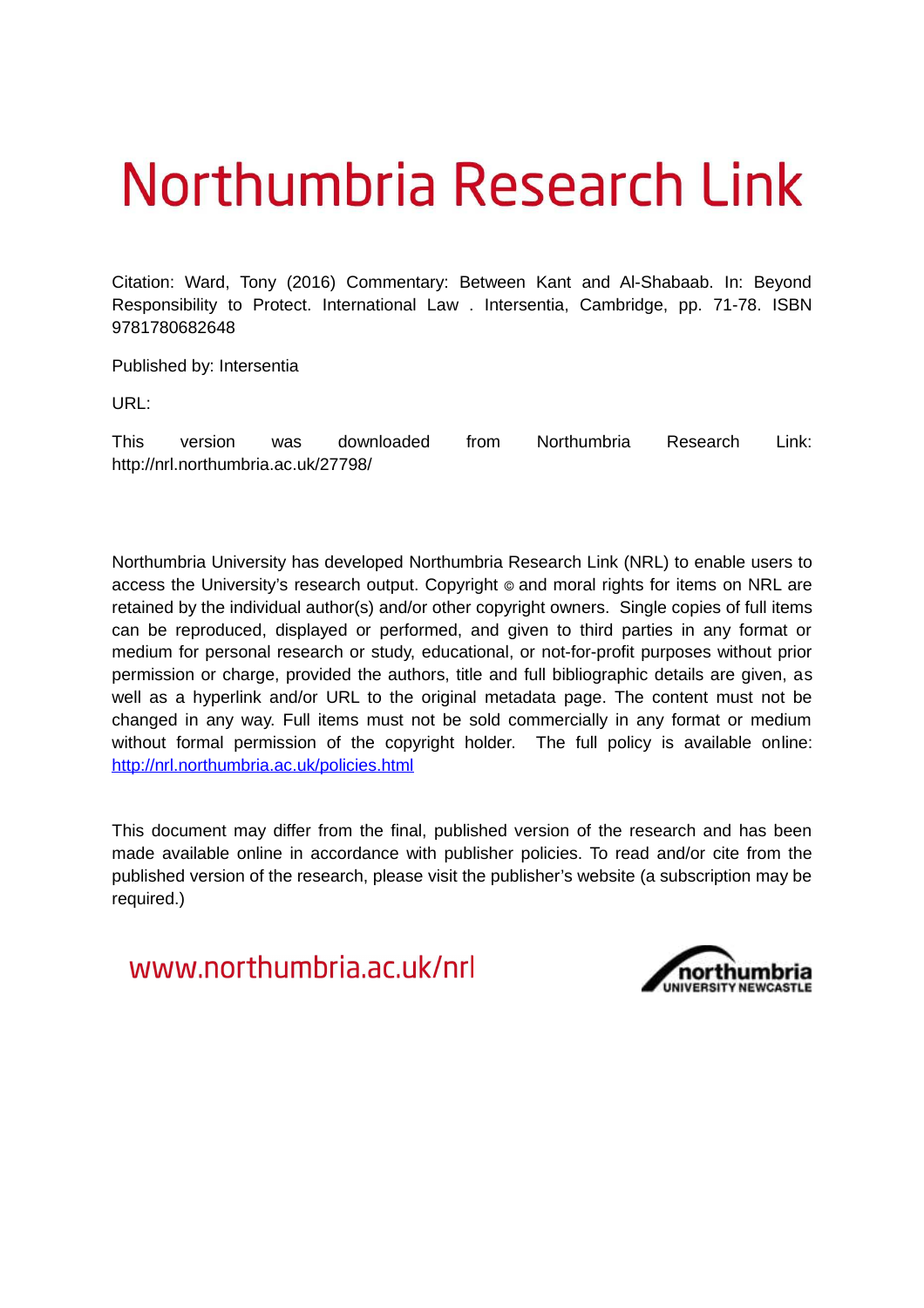

This contribution was originally published in:

### **Beyond Responsibility to Protect**

**Richard Barnes and Vassilis P. Tzevelekos (eds.)**

*International Law,* **vol. 16**

Published in March 2016 by Intersentia **www.intersentia.co.uk**



## **For more information on the book or to purchase http://intersentia.com/en/beyond-responsibility-to-protect.html**

This contribution is made available under the terms of the Creative Commons Attribution, NonCommercial, ShareAlike Creative Commons Licence (https://creativecommons.org/licenses/by-nc-sa/4.0/), which permits non-commercial re-use, distribution, and reproduction in any medium, provided the original work is properly cited and derived works are published under the same licence.

For any queries, or for commercial re-use, please contact Intersentia at **mail@intersentia.co.uk** or on +44 (0) 1223 370170.

\_\_\_\_\_\_\_\_\_\_\_\_\_\_\_\_\_\_\_\_\_\_\_\_\_\_\_\_\_\_\_\_\_\_\_\_\_\_\_\_\_\_\_\_\_\_\_\_\_\_\_\_\_\_\_\_\_\_\_\_\_

#### **Featured Recommendations**

#### **Armed Conflicts and the Law**

Jan Wouters, Philip De Man and Nele Verlinden (eds.) International Law, vol. 17 March 2016 ISBN 978-1-78068-315-7  $lxxii + 572$  pp.

#### **Cyber Warfare**

**Military Cross-Border Computer Network Operations under International Law** Johann-Christoph Woltag International Law, vol. 14 May 2015 ISBN 978-1-78068-226-6  $xviii + 314$  pp.

**The Right not to be Displaced in International Law** Michèle Morel International Law, vol. 13 March 2014 ISBN 978-1-78068-205-1  $xxxiv + 320$  pp.

**National Human Rights Institutions in Europe Comparative, European and International Perspectives** Jan Wouters and Katrien Meuwissen (eds.) International Law, vol. 10 June 2013 ISBN 978-1-78068-114-6

 $xx + 330$  pp.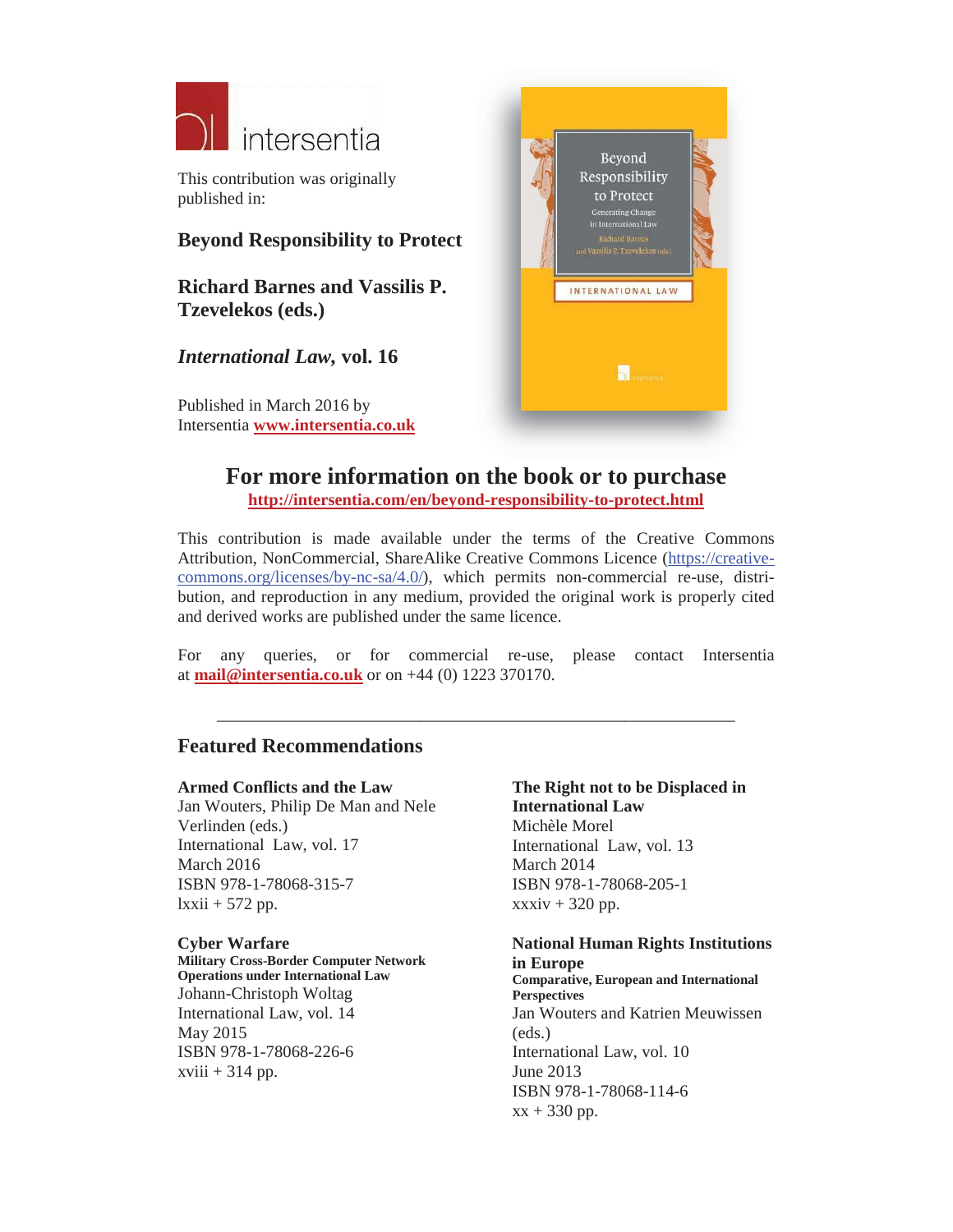# BEYOND RESPONSIBILITY TO PROTECT

# Generating Change in International Law

Richard Barnes Vassilis P. Tzevelekos (eds.)

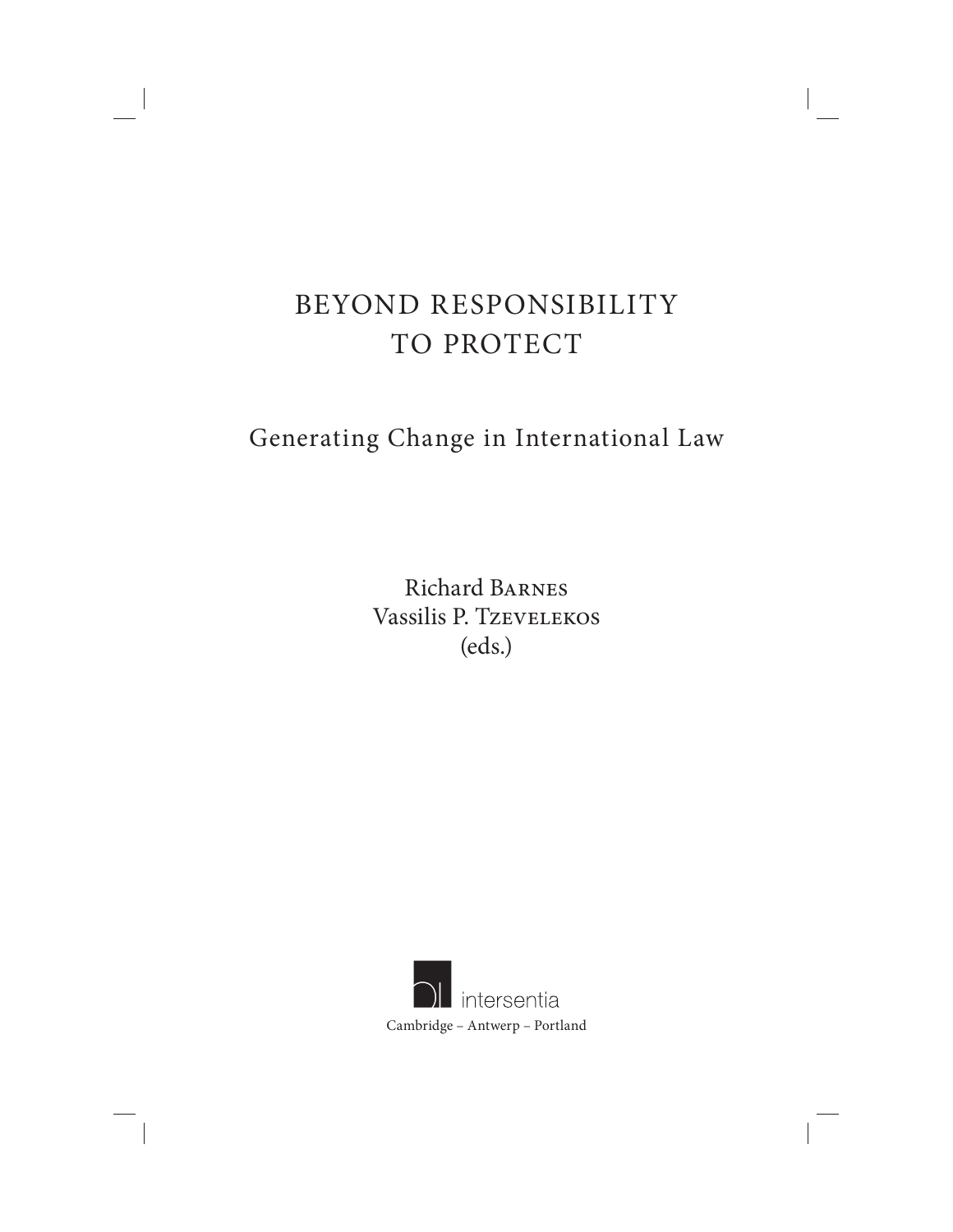Intersentia Ltd Sheraton House | Castle Park Cambridge | CB3 0AX | United Kingdom Tel.: +44 1223 370 170 | Fax: +44 1223 370 169 Email: mail@intersentia.co.uk www.intersentia.com | www.intersentia.co.uk

Distribution for the UK and Ireland: NBN International Airport Business Centre, 10 Thornbury Road Plymouth, PL6 7 PP United Kingdom Tel.: +44 1752 202 301 | Fax: +44 1752 202 331 Email: orders@nbninternational.com

Distribution for Europe and all other countries: Intersentia Publishing nv Groenstraat 31 2640 Mortsel Belgium Tel.: +32 3 680 15 50 | Fax: +32 3 658 71 21 Email: mail@intersentia.be

Distribution for the USA and Canada: International Specialized Book Services 920 NE 58th Ave. Suite 300 Portland, OR 97213 **USA** Tel.: +1 800 944 6190 (toll free) | Fax: +1 503 280 8832 Email: info@isbs.com

Beyond Reponsibility to Protect. Generating Change in International Law © The editors and contributors severally 2016

The editors and contributors have asserted the right under the Copyright, Designs and Patents Act 1988, to be identified as authors of this work.

No part of this book may be reproduced, stored in a retrieval system, or transmitted, in any form, or by any means, without prior written permission from Intersentia, or as expressly permitted by law or under the terms agreed with the appropriate reprographic rights organisation. Enquiries concerning reproduction which may not be covered by the above should be addressed to Intersentia at the address above.

ISBN 978-1-78068-264-8 D/2016/7849/43 NUR 828



British Library Cataloguing in Publication Data. A catalogue record for this book is available from the British Library.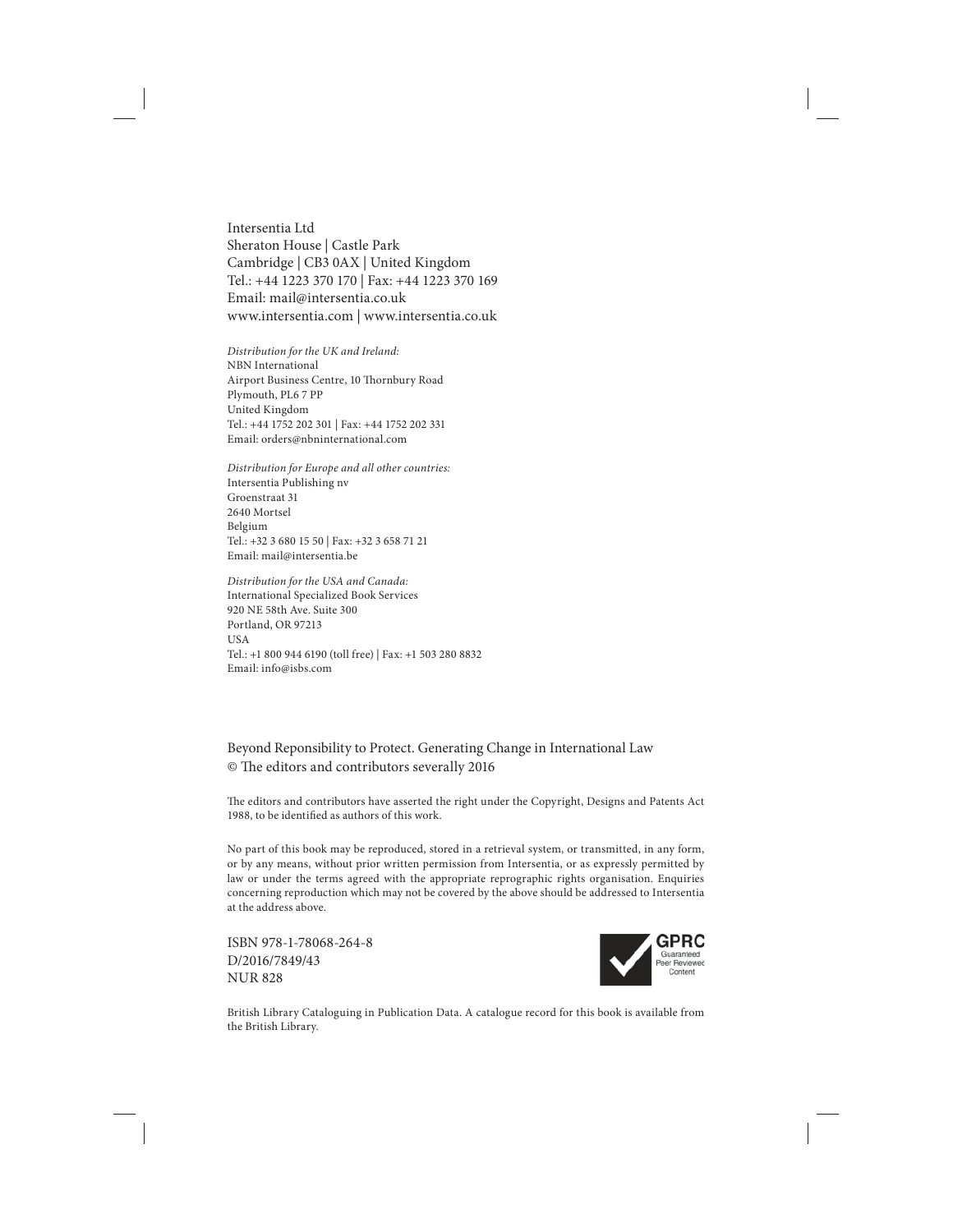# **CONTENTS**

#### INTRODUCTION

|    | Beyond Responsibility to Protect: Ceci n'est pas une pipe               |
|----|-------------------------------------------------------------------------|
|    |                                                                         |
| 1. |                                                                         |
| 2. |                                                                         |
|    |                                                                         |
|    | 2.2. R2P as a Novelty for the Sovereign Premises of International Law 9 |
| 3. |                                                                         |
|    | 3.1. R2P as a Sign of Transition: from Bilateralism to Community        |
|    |                                                                         |
|    | 3.2. R2P as a Catalyst for Change in Positive International Law  19     |
| 4. |                                                                         |
| 5. |                                                                         |

#### PART I.

THE MORAL UNDERPINNINGS AND POLITICAL ENDS OF R2P

#### The Kantian Defence of Murder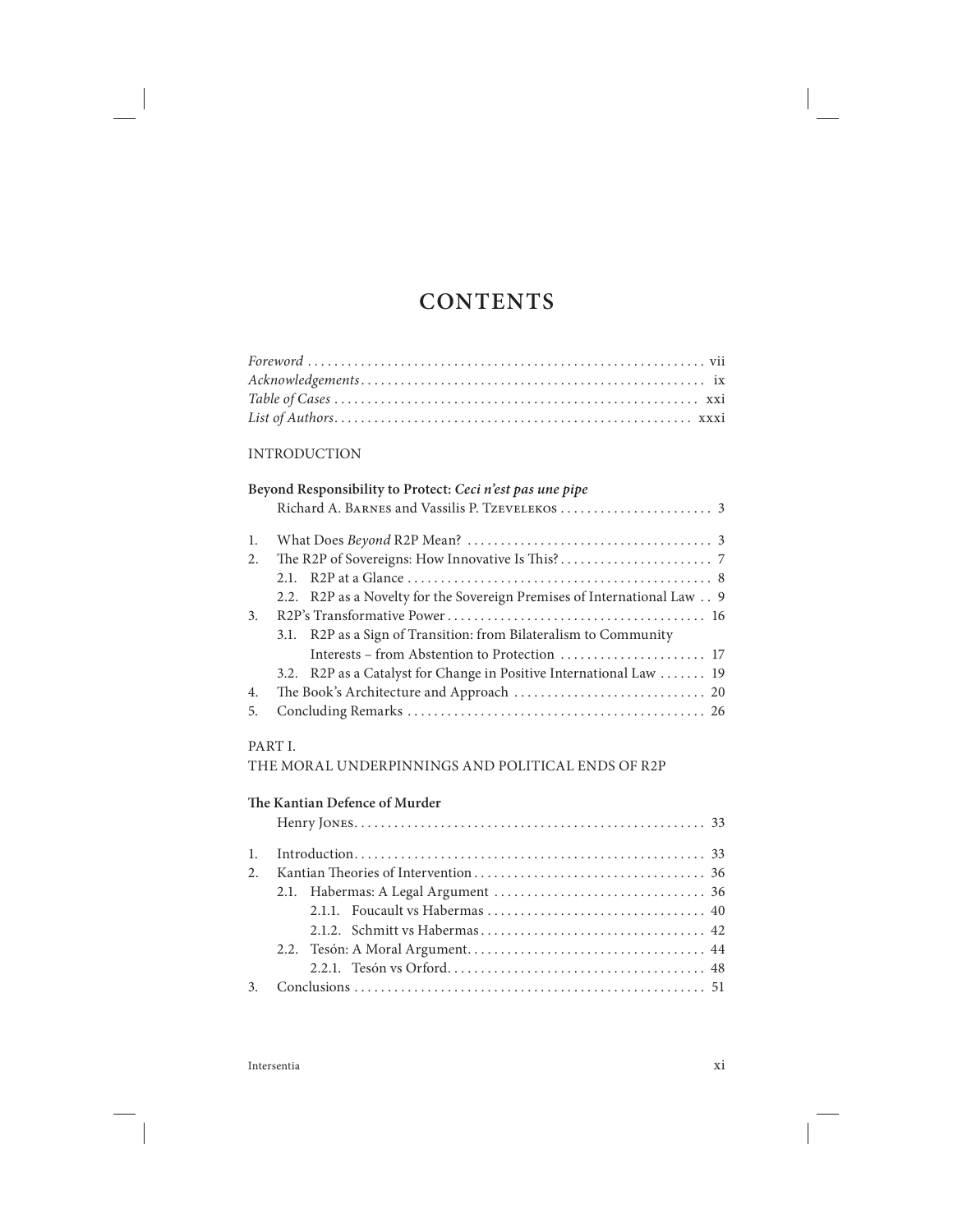| Contents                                                                                                                                                                                                                                                                                                                                                                                            |
|-----------------------------------------------------------------------------------------------------------------------------------------------------------------------------------------------------------------------------------------------------------------------------------------------------------------------------------------------------------------------------------------------------|
| A 'Responsibility to Democratise'? The 'Responsibility to Protect'<br>in Light of Regime Change and the 'Pro-Democratic' Intervention Discourse                                                                                                                                                                                                                                                     |
| 1.<br>2.<br>2.1.<br>2.2.<br>3.<br>4.                                                                                                                                                                                                                                                                                                                                                                |
| Commentary: Between Kant and Al-Shabaab                                                                                                                                                                                                                                                                                                                                                             |
| PART II.<br>INTERNATIONAL INSTITUTIONS AND THEIR ROLE IN R2P<br>The Institutionalisation of the Responsibility to Protect                                                                                                                                                                                                                                                                           |
| 1.<br>The Institutionalisation of the R2P within the United Nations  82<br>2.<br>The Special Adviser on the Responsibility to Protect  83<br>2.1.<br>R2P and the Security Council Reform - the So-Called<br>2.2.<br>The Institutionalisation of the R2P within the African Union 95<br>3.<br>The Institutionalisation of the R2P within International Civil Society 98<br>4.<br>5.                  |
| The Responsibility Not to Veto Revisited. How the Duty to Prevent<br>Genocide as a Jus Cogens Norm Imposes a Legal Duty Not to Veto<br>on the Five Permanent Members of the Security Council                                                                                                                                                                                                        |
| 1.<br>Positing the Peremptory Nature of Genocide Prevention  107<br>2.<br>2.1.<br>2.2.<br>The Duty to Prevent Genocide as a Jus Cogens Norm 109<br>The Scope of the Duty: Due Diligence and its Breach 110<br>2.3.<br>2.3.1. The Due Diligence Standard in General 111<br>2.3.2. The Due Diligence Standard in the Genocide Case 115<br>2.3.3. Breach of the Due Diligence Standard in the Genocide |

xii Intersentia

 $\begin{array}{c} \hline \end{array}$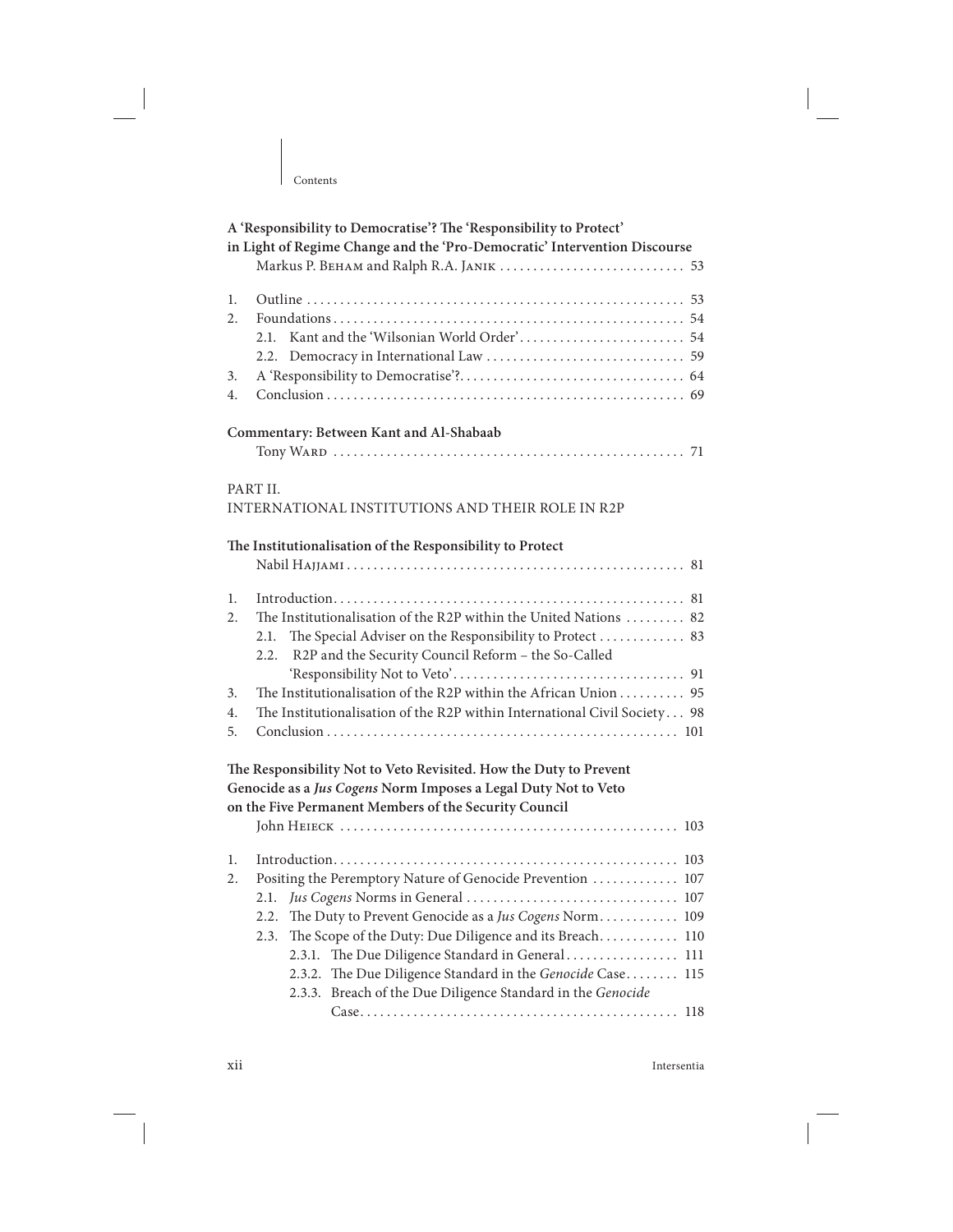| 3.<br>$\overline{4}$ .                                       |                                                                  |  |
|--------------------------------------------------------------|------------------------------------------------------------------|--|
|                                                              | The EU and the Responsibility to Protect: The Case of Libya,     |  |
|                                                              | Mali and Syria                                                   |  |
|                                                              |                                                                  |  |
| $\mathbf{1}$ .                                               |                                                                  |  |
| 2.                                                           | The Development of R2P and the Role of Regional Actors  128      |  |
|                                                              | The International Commission on Intervention and State<br>2.1.   |  |
|                                                              |                                                                  |  |
|                                                              | 2.2. The United Nations and R2P: A Narrow and Deep Approach  129 |  |
| 3.                                                           |                                                                  |  |
| $\overline{4}$ .                                             | The EU and its Engagement in Libya, Mali and Syria 137           |  |
|                                                              | 4.1.                                                             |  |
|                                                              | 42                                                               |  |
|                                                              |                                                                  |  |
| 5.                                                           |                                                                  |  |
| Commentary: International Institutions and their Role in R2P |                                                                  |  |
|                                                              |                                                                  |  |

#### PART III.

DE FACTO REGIMES AND NON-STATE ACTORS WITHIN A STATE AND AS A STATE

|    | De Facto Regimes and the Responsibility to Protect                    |  |
|----|-----------------------------------------------------------------------|--|
|    |                                                                       |  |
| 1. | De Facto Regimes as Subjects under the First Pillar of the R2P  158   |  |
|    | 1.1. Obligations of De Facto Regimes under Positive Law 158           |  |
|    | 1.1.1. Customary International Law Obligations 160                    |  |
|    | 1.1.2. UN Security Council Resolutions  164                           |  |
|    | 1.2. The Question of the Analogy with State Sovereignty  166          |  |
| 2. | De Facto Regimes as Objects under the Second and Third Pillars  168   |  |
|    | 2.1. The International Community's Action under the Second Pillar 169 |  |
|    | 2.2. The International Community's Action under the Third Pillar  171 |  |
| 3. |                                                                       |  |

Intersentia xiii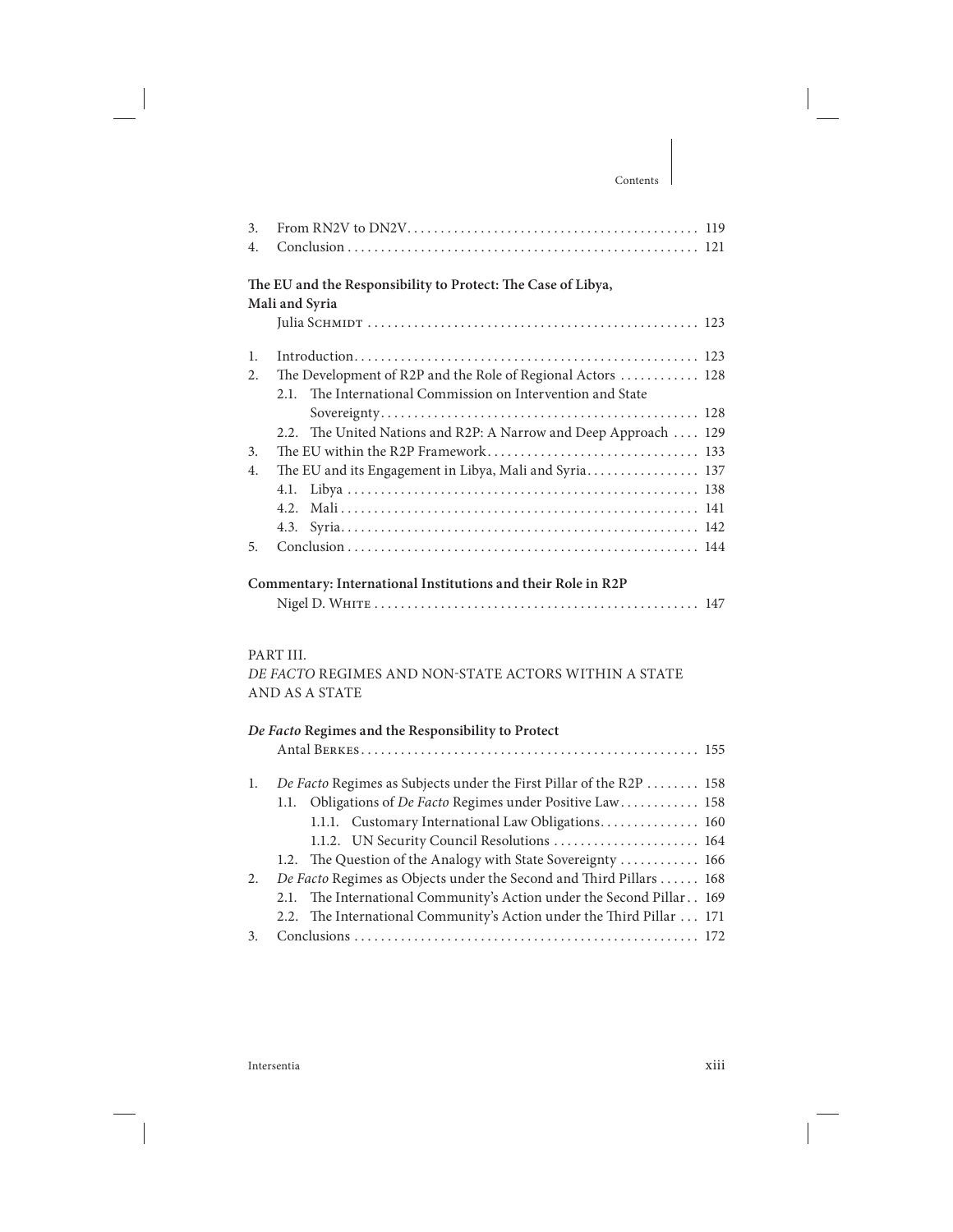| of 'National Authorities' under the R2P<br>1.<br>The Scope of the R2P's 'National Authorities' Concept  178<br>2. |
|-------------------------------------------------------------------------------------------------------------------|
|                                                                                                                   |
|                                                                                                                   |
|                                                                                                                   |
|                                                                                                                   |
|                                                                                                                   |
|                                                                                                                   |
|                                                                                                                   |
| Substance of the R2P's 'National Authorities' Concept  181<br>3.                                                  |
| Significance of the R2P's 'National Authorities' Concept  182<br>4.                                               |
| 4.1.                                                                                                              |
| 4.1.1. Pillar One: The Classification of 'National Authorities'                                                   |
| in R2P Contexts May Coincide with the Recognition                                                                 |
|                                                                                                                   |
| Pillar One Responsibilities May be Owed Concurrently<br>4.1.2.                                                    |
| by Two 'National Authorities' in One State  184                                                                   |
| Pillar Two: the Identification of 'National Authorities'<br>4.1.3.                                                |
| May Influence Decisions Regarding to whom Assistance                                                              |
|                                                                                                                   |
| Pillar Three: a Finding of 'Manifest Failure' May be<br>4.1.4.                                                    |
| Coupled with the Identification of 'Legitimate' National                                                          |
|                                                                                                                   |
| The Character of the R2P: Transformative Trends<br>4.2.                                                           |
|                                                                                                                   |
| 4.2.1. The 'Revive' Dimension of the R2P  189                                                                     |
| 4.2.2. The 'Refine' Dimension of the R2P  190                                                                     |
| 4.2.3. The 'Reform' Dimension of the R2P  190                                                                     |
| 5.                                                                                                                |
|                                                                                                                   |
| Commentary: Who Cares?: The Primary Bearer of the Responsibility                                                  |
| to Protect                                                                                                        |
|                                                                                                                   |
| 1.                                                                                                                |
| 2.                                                                                                                |
| 3.                                                                                                                |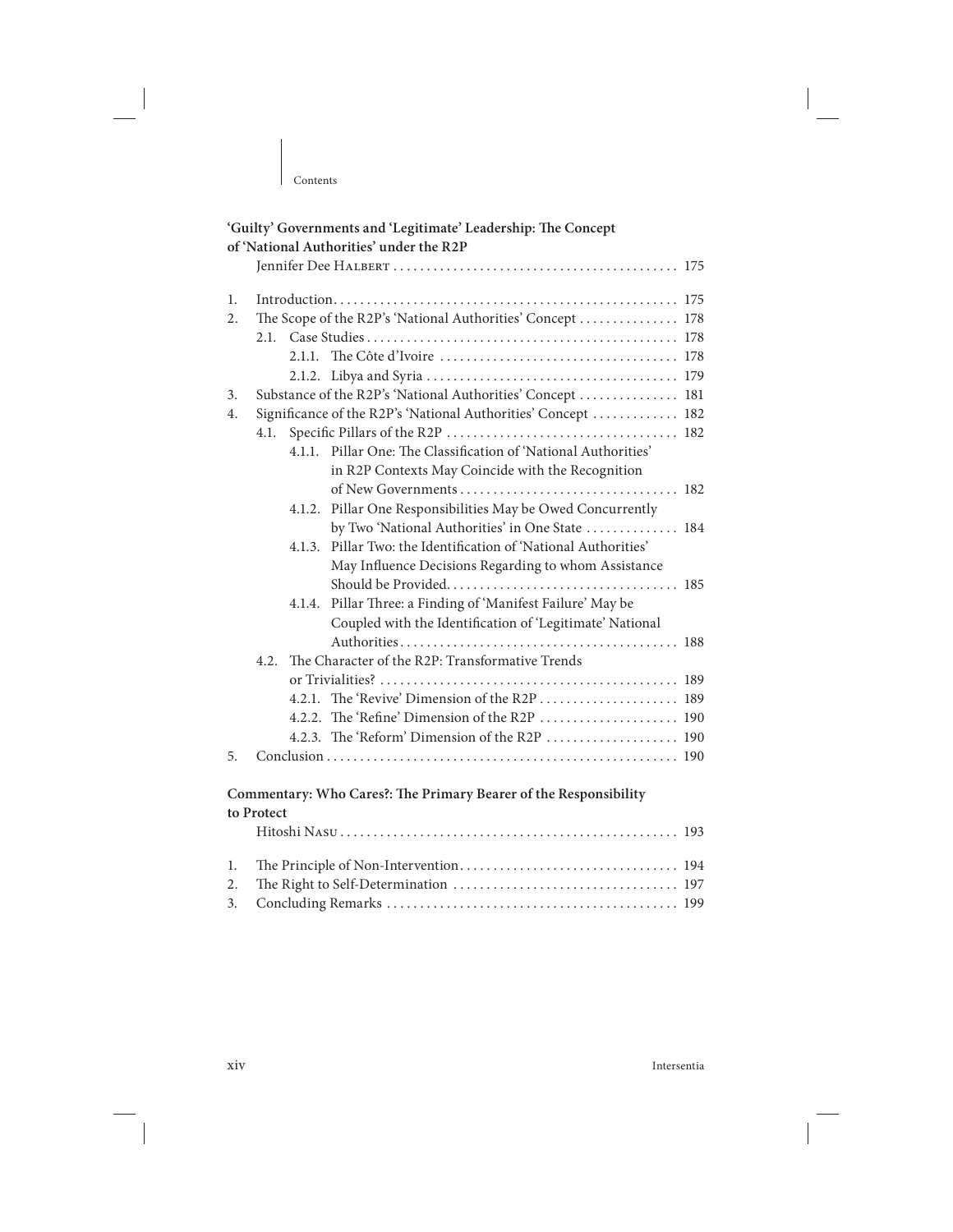#### PART IV. R2P AND DUE DILLIGENCE REGARDING THE CONDUCT OF CORPORATIONS

|    | On the Responsibility to Protect and the Business and Human Rights<br>Agenda |
|----|------------------------------------------------------------------------------|
|    |                                                                              |
| 1. |                                                                              |
| 2. | The R2P, International Human Rights Law and Due Diligence 204                |
|    | 2.1. An Individual Responsibility to Protect  207                            |
|    |                                                                              |
| 3. | An Overlap between the R2P and the UN Business and Human                     |
|    |                                                                              |
|    | 3.1. Are the UN Guiding Principles on Business and Human                     |
|    |                                                                              |
|    | 3.2. A Corporate Responsibility to Respect and Protect? 215                  |
| 4. |                                                                              |
|    |                                                                              |
|    | Tides of Change – The State, Business and the Human                          |
|    |                                                                              |

| 1. |      |                                                                   |
|----|------|-------------------------------------------------------------------|
| 2. |      |                                                                   |
|    |      | 2.1. The Evolving Nature of States' Duties  222                   |
| 3. |      |                                                                   |
| 4. |      | The Legal Framework for Putting Business Right 226                |
|    |      |                                                                   |
|    |      | 4.1.1. The UN Protect, Respect and Remedy Framework               |
|    |      | on Business and Human Rights 227                                  |
|    |      | 4.1.2. Further Soft Law Mechanisms  229                           |
|    |      |                                                                   |
|    |      | 4.2.1. The Responsibility to Prevent: Educating Business. 230     |
|    |      | 4.2.2. The Responsibility to React: Taking Business to Court  233 |
| 5. |      |                                                                   |
|    | 5.1. |                                                                   |
|    |      | 5.2. Small Advances in Domestic Courts: US Cases 236              |
| 6. |      |                                                                   |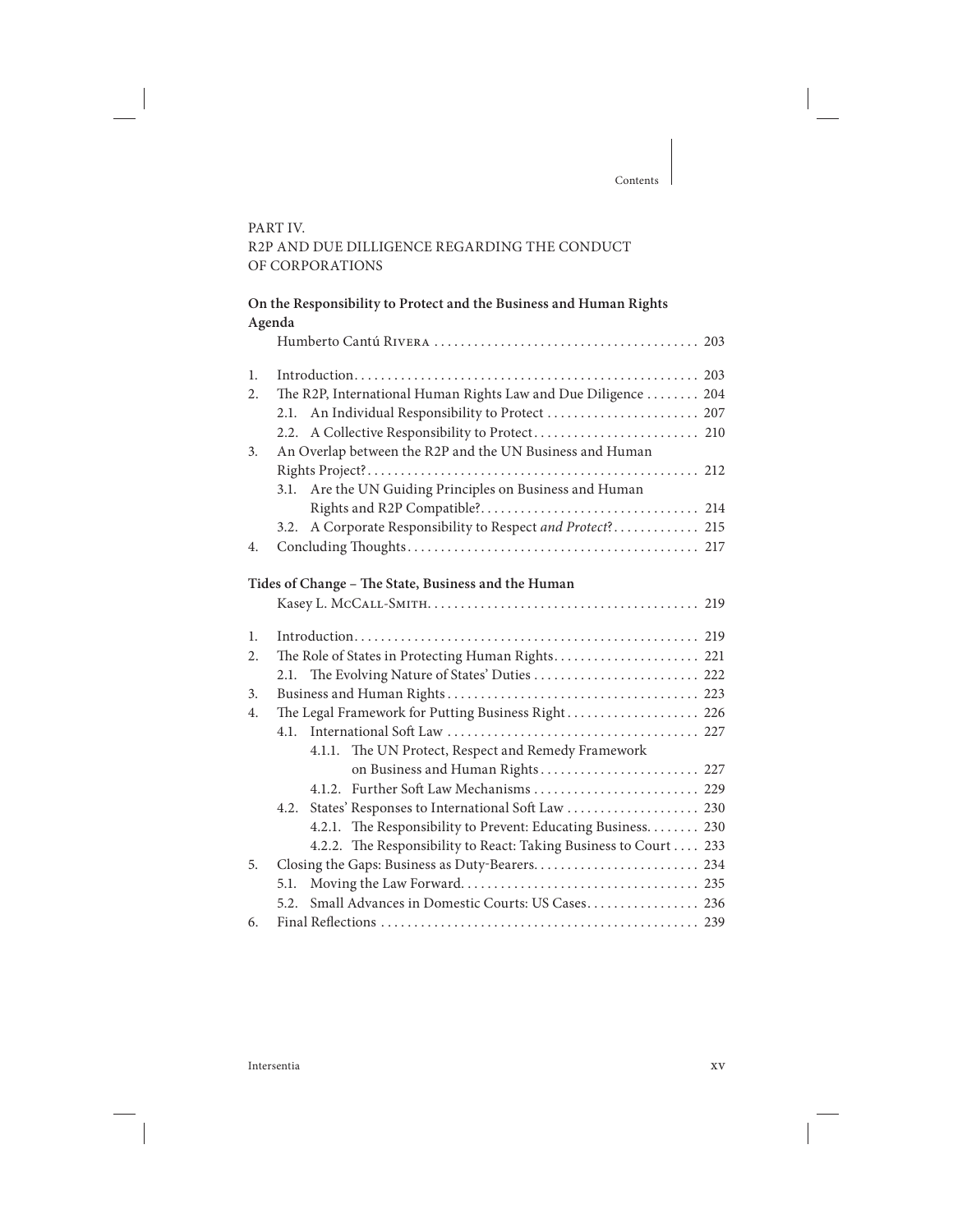|                      | Commentary: The Responsibility to Protect and Non-State (Corporate)<br>Actors - More of the Same?                                                                                              |  |
|----------------------|------------------------------------------------------------------------------------------------------------------------------------------------------------------------------------------------|--|
|                      |                                                                                                                                                                                                |  |
| 1.<br>2.<br>3.<br>4. | The Problem with R2P in a Corporate Context 242<br>What Does Due Diligence Add to the Equation? 242<br>What Does R2P Contribute to Due Diligence and Human Rights                              |  |
| 5.<br>6.             | Responsibility of Non-State Actors Beyond Sovereignty  248                                                                                                                                     |  |
|                      | PART V.<br>THE INTERACTION BETWEEN R2P AND HUMANITARIAN LAW<br>OBLIGATIONS TO PROTECT CIVILIAN POPULATIONS                                                                                     |  |
|                      | The Responsibility to Protect Doctrine, and the Duty of the International<br>Community to Reinforce International Humanitarian Law and its                                                     |  |
|                      | Protective Value for Civilian Populations                                                                                                                                                      |  |
| 1.                   | Introduction: International Humanitarian Law and R2P                                                                                                                                           |  |
| 2.<br>3.             | Positive Effect of IHL and its Rapport with Non-State Armed<br>Groups: a Plea in Favour of a Broad Definition of R2P 256<br>States' Obligations under the 1949 Geneva Conventions: the Nucleus |  |
|                      |                                                                                                                                                                                                |  |
|                      | 3.1.<br>3.2. Obligation to 'Respect and Ensure Respect' 263                                                                                                                                    |  |
| 4.                   |                                                                                                                                                                                                |  |
|                      | The Responsibility to Protect in Armed Conflict: A Step Forward<br>for the Protection of Civilians?                                                                                            |  |
| 1.                   |                                                                                                                                                                                                |  |
| $\overline{2}$ .     |                                                                                                                                                                                                |  |
|                      | 2.1.                                                                                                                                                                                           |  |
|                      | 2.2.<br>2.3.                                                                                                                                                                                   |  |

2.4. Scope of Application . . . . . . . . . . . . . . . . . . . . . . . . . . . . . . . . . . . . . . . . 277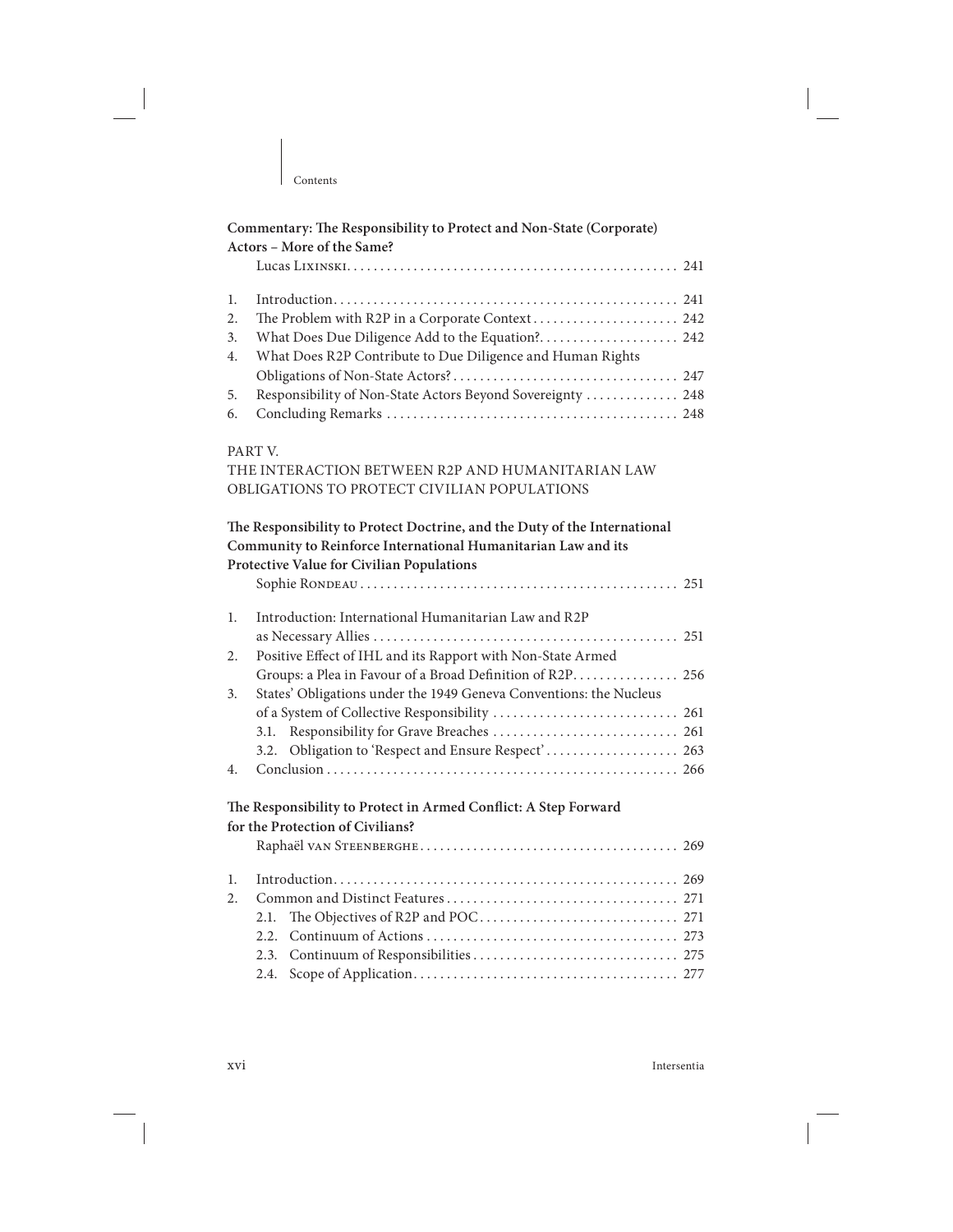| 3.       | 3.1.                                                                                                                                                                   |
|----------|------------------------------------------------------------------------------------------------------------------------------------------------------------------------|
|          | 3.2.                                                                                                                                                                   |
| 4.       |                                                                                                                                                                        |
|          | Commentary: On the Intersection of the Responsibility to Protect,<br>the Protection of Civilians and International Humanitarian Law<br>in Contemporary Armed Conflicts |
|          |                                                                                                                                                                        |
| 1.<br>2. |                                                                                                                                                                        |
| 3.       |                                                                                                                                                                        |
| 4.       | Concluding Observations: from Jus ad Bellum to Jus in Bello                                                                                                            |
|          |                                                                                                                                                                        |
|          |                                                                                                                                                                        |
|          | PART VI.<br>R2P AND INTERNATIONAL CRIMINAL LAW BEYOND THE FOUR R2P                                                                                                     |
|          | <b>CRIMES</b>                                                                                                                                                          |
|          |                                                                                                                                                                        |
|          | The Place of Aggression in the Responsibility to Protect Doctrine                                                                                                      |
|          |                                                                                                                                                                        |
| 1.       |                                                                                                                                                                        |
| 2.       |                                                                                                                                                                        |
|          | Aggression: Definition and Legal Nature of the Obligation  301<br>2.1.                                                                                                 |
|          | 2.2.                                                                                                                                                                   |
| 3.       |                                                                                                                                                                        |
|          | The Doctrine of R2P: Enlarging the Semantic Field 306<br>3.1.                                                                                                          |
|          | 3.1.1.                                                                                                                                                                 |
|          |                                                                                                                                                                        |
|          | 3.1.3. The Circle of the Subjects Involved in R2P 309                                                                                                                  |
|          | 3.2.                                                                                                                                                                   |
|          | Decentralised Responses to Acts of Aggression under<br>3.2.1.                                                                                                          |
|          |                                                                                                                                                                        |
|          |                                                                                                                                                                        |
|          |                                                                                                                                                                        |
|          | 3.2.2. R2P as a Framework to Respond to Aggression 314                                                                                                                 |
| 4.       |                                                                                                                                                                        |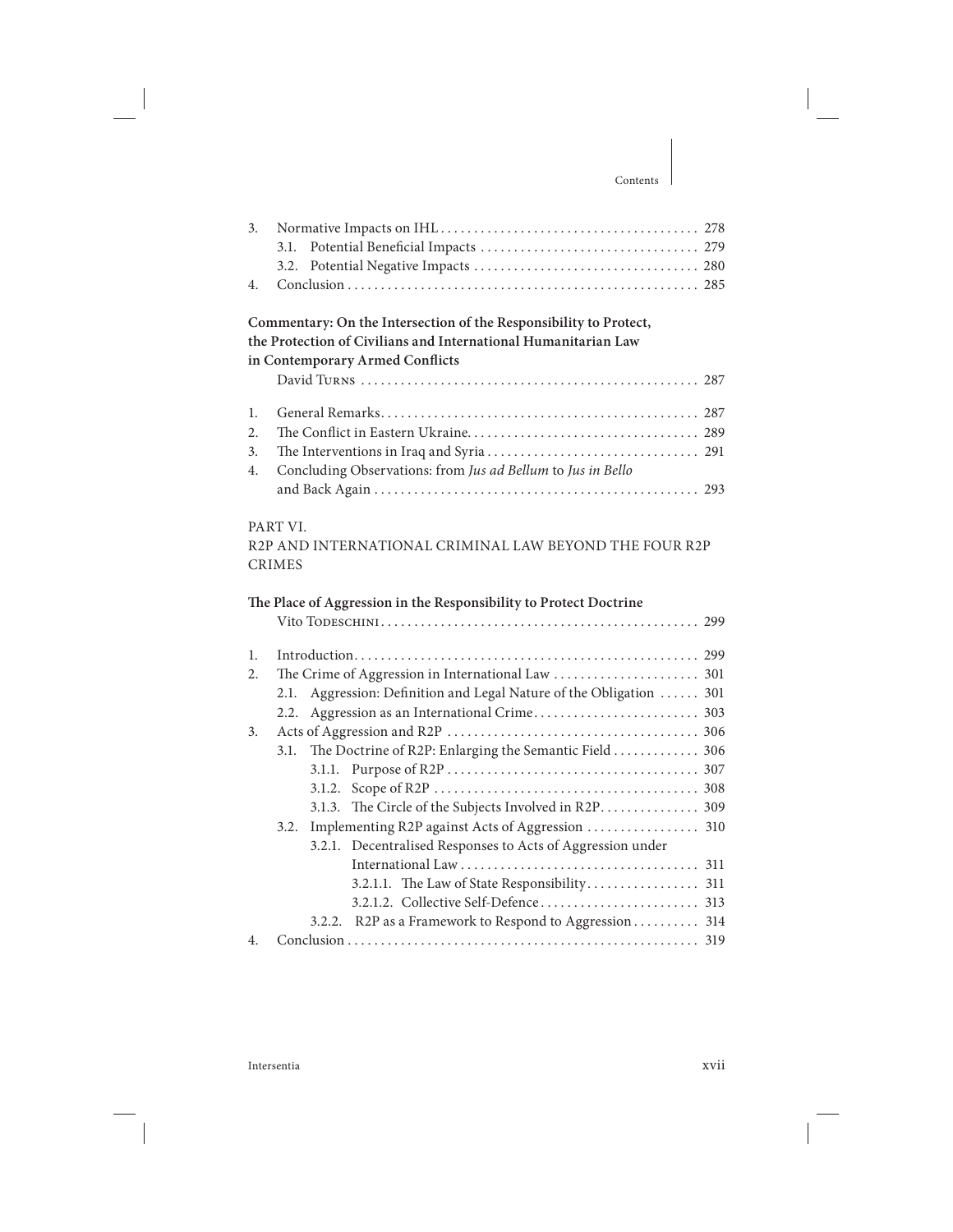|    | The Impact of the Responsibility to Protect on the Protection            |
|----|--------------------------------------------------------------------------|
|    | of Peacekeeping Missions under the Rome Statute of the International     |
|    | <b>Criminal Court</b>                                                    |
|    |                                                                          |
| 1. |                                                                          |
| 2. |                                                                          |
|    | 2.1.                                                                     |
|    | The Right to Personal Self-Defence in a Peacekeeping Context 328<br>2.2. |
| 3. |                                                                          |
|    | 3.1.                                                                     |
| 4. | Protection of Peacekeeping Missions under IHL and the Rome Statute . 336 |
| 5. |                                                                          |
|    | Commentary: R2P and its Consequences for International Criminal          |
|    | Law: Crimes as a Justification for the Use of Force                      |
|    |                                                                          |
|    | PART VII.                                                                |
|    | R2P AND ITS POSSIBLE IMPACT ON THE LAW OF INTERNATIONAL                  |
|    | <b>RESPONSIBILITY</b>                                                    |
|    | The ICJ Judgment in the Genocide Convention Case: Is R2P Drawing         |
|    | New Horizons for the Law on State Responsibility?                        |
|    |                                                                          |
| 1. |                                                                          |
| 2. | The ICJ's Ruling on the Duty to Prevent Genocide and the                 |
|    | Development of a New Rule of International Law Inspired                  |
|    |                                                                          |
| 3. | The Duty to Prevent Genocide in the ICJ's Decision and its               |
|    |                                                                          |
| 4. | Definition, Meaning and Role of Fault in the Law of State                |
|    |                                                                          |
|    |                                                                          |
| 5. | The Duty to Prevent Genocide 'Beyond Borders' as a Peculiar              |
|    | Obligation of Due Diligence Requiring a Special Notion of Fault  362     |
| 6. |                                                                          |
| 7. |                                                                          |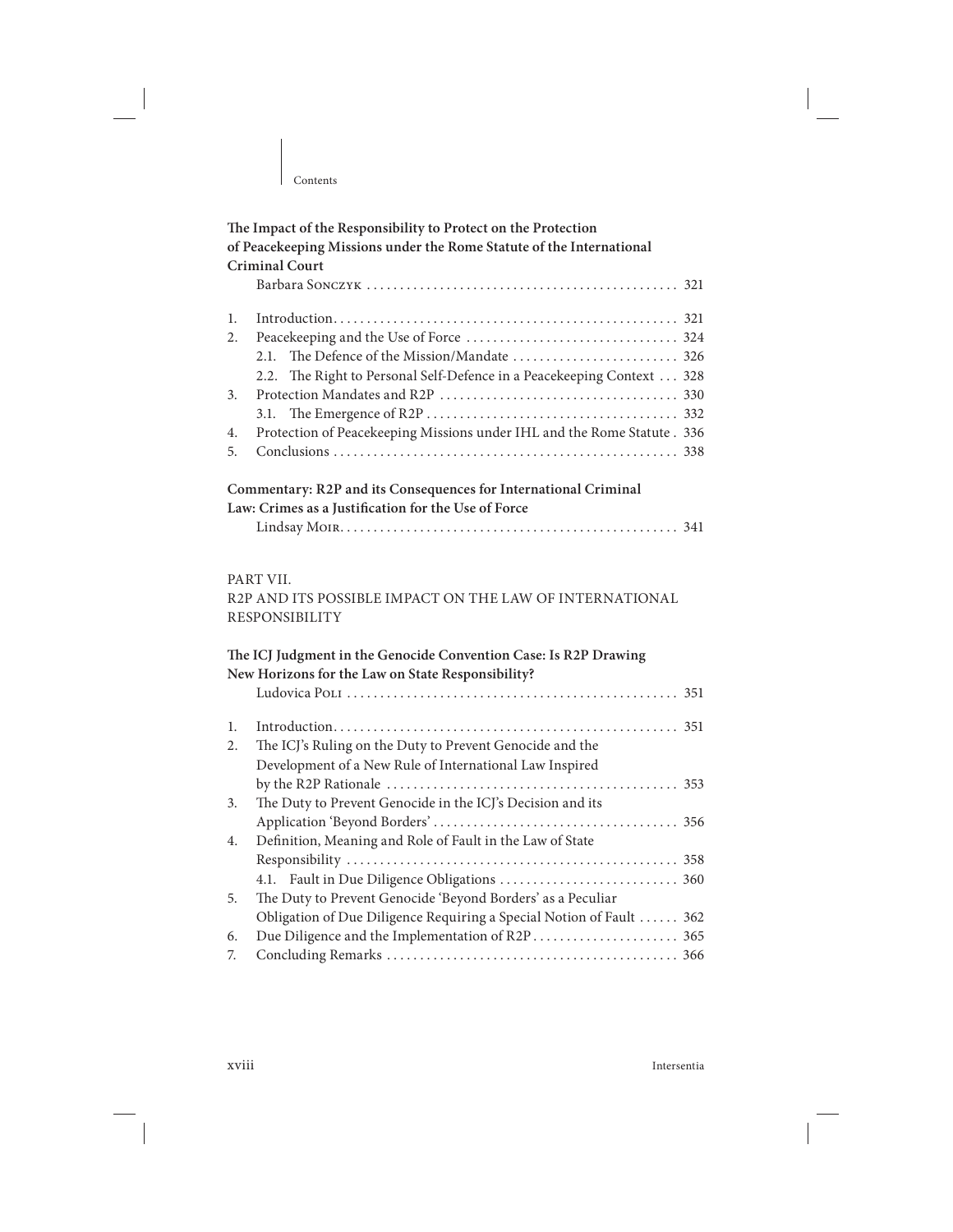#### **Responsibility to Protect as a Basis for 'Judicial Humanitarian Intervention'** Tomoko Yamashita . . . . . . . . . . . . . . . . . . . . . . . . . . . . . . . . . . . . . . . . . . . . . 367 1. Introduction: Using 'Judicial Force' to Encompass a Means to an End for R2P . . . . . . . . . . . . . . . . . . . . . . . . . . . . . . . . . . . . . . . . . . . . . . . 367 2. Two Bases for Judicial Humanitarian Intervention . . . . . . . . . . . . . . . . . . . 370 2.1. Obligations Erga Omnes (Partes) Invoked by 'Non-Injured' States in Respect of Massive Human Rights Violations . . . . . . . . . . 373 2.2. Diplomatic Protection and its Constraints . . . . . . . . . . . . . . . . . . . . . 376 3. Pathways to JHI . . . . . . . . . . . . . . . . . . . . . . . . . . . . . . . . . . . . . . . . . . . . . . . . . 383 3.1. Inter-State Procedures in Human Rights Treaties . . . . . . . . . . . . . . . 384 3.2. Compromissory Clauses in Universal Human Rights Treaties and Provisional Measures at the ICJ .................................. 387 4. Conclusion**:** Paradigm Shit from State-Oriented to Human-Oriented International Law . . . . . . . . . . . . . . . . . . . . . . . . . . . . . . . . . . . . . . . 390

Contents

#### **Military Commanders as Bystanders to International Crimes:**

#### **A Responsibility to Protect?**

| $\mathbf{1}$ . |                                                                      |
|----------------|----------------------------------------------------------------------|
| 2.             | Failing to Prevent Genocide and its Legal Aftermath 395              |
| 3.             |                                                                      |
| 4.             | Criminalising the Commander's Inaction?  402                         |
|                | 4.1. Command Responsibility: a Failure to Fulfil a Duty of Care  403 |
|                |                                                                      |
|                | 4.3. Aiding and Abetting through Presence 408                        |
| 5.             | Towards a Broader Concept of 'Responsibility to Protect'? 410        |
| 6.             |                                                                      |
|                |                                                                      |

#### **Commentary: R2P as a Transforming and Transformative Concept in the Context of Responsibility as Liability**

| 2. Responsibility to Protect as 'Third-State Responsibility'  418 |
|-------------------------------------------------------------------|
|                                                                   |
|                                                                   |
|                                                                   |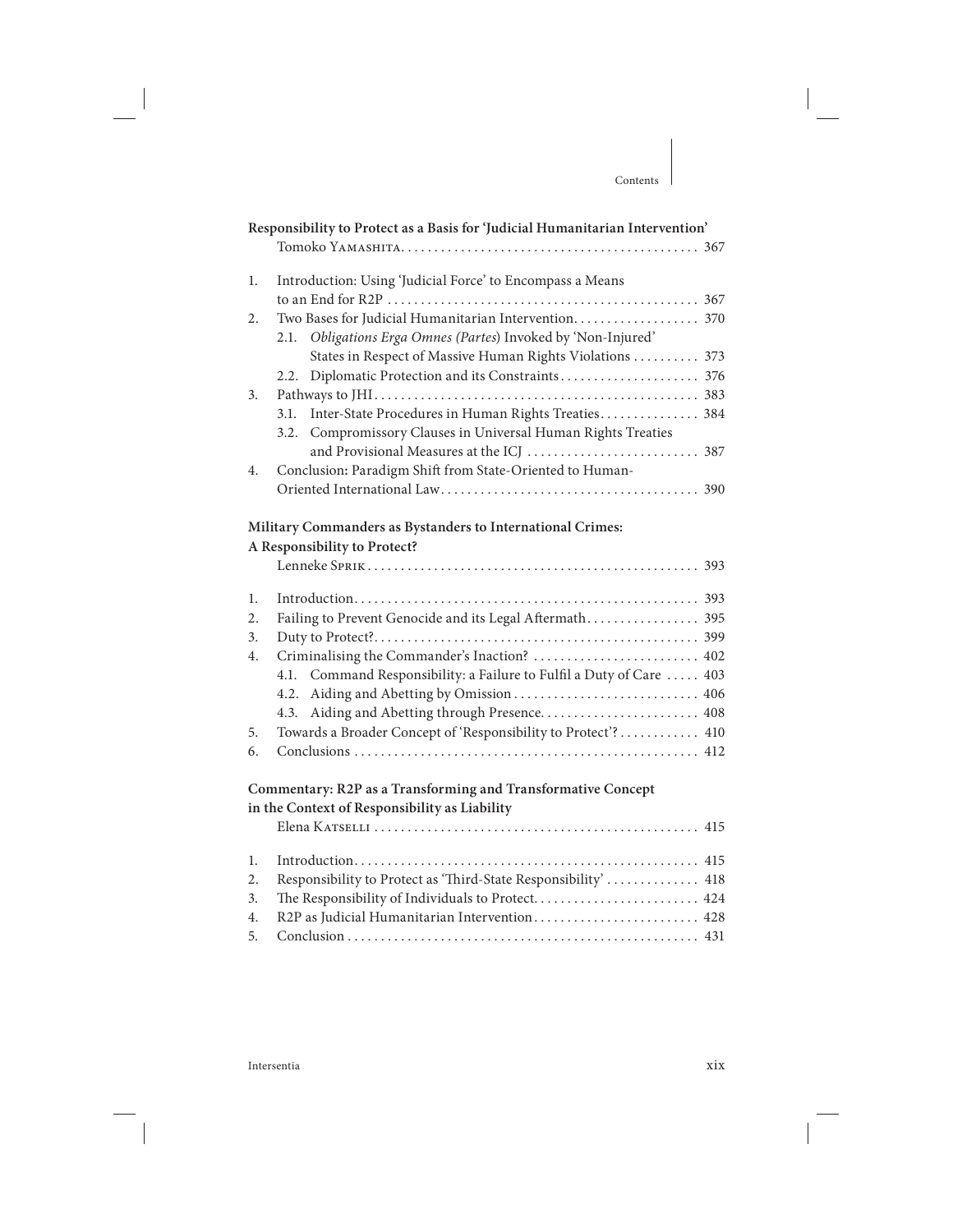#### PART VIII. CONCLUDING OBSERVATIONS

|    | R2P: An Inquiry into its Transformative Potential                    |
|----|----------------------------------------------------------------------|
|    |                                                                      |
| 1. |                                                                      |
| 2. |                                                                      |
|    |                                                                      |
|    | 2.2.                                                                 |
|    |                                                                      |
| 3. |                                                                      |
| 4. | Conclusion: R2P's Transformative Potential  446                      |
|    | The Transformative Agendas of R2P Discourses in International Law    |
|    |                                                                      |
| 1. |                                                                      |
| 2. |                                                                      |
|    | The Regulatory Agenda: R2P as a Laboratory for New Rules<br>2.1.     |
|    |                                                                      |
|    | The Accountability Agenda: R2P as a New Standard<br>2.2.             |
|    |                                                                      |
|    | The Unity Agenda: R2P as a Kinship-Maker  454<br>2.3.                |
|    | The Explanatory Agenda: R2P as Maker of Intelligibility  454<br>2.4. |
|    | The Epistemological Agenda: R2P as a Tool for Professional<br>2.5.   |
|    |                                                                      |
| 3. | The Future of R2P in International Legal Scholarship: Functional     |
|    | and Methodological Awareness at High Altitude  456                   |
|    |                                                                      |

xx Intersentia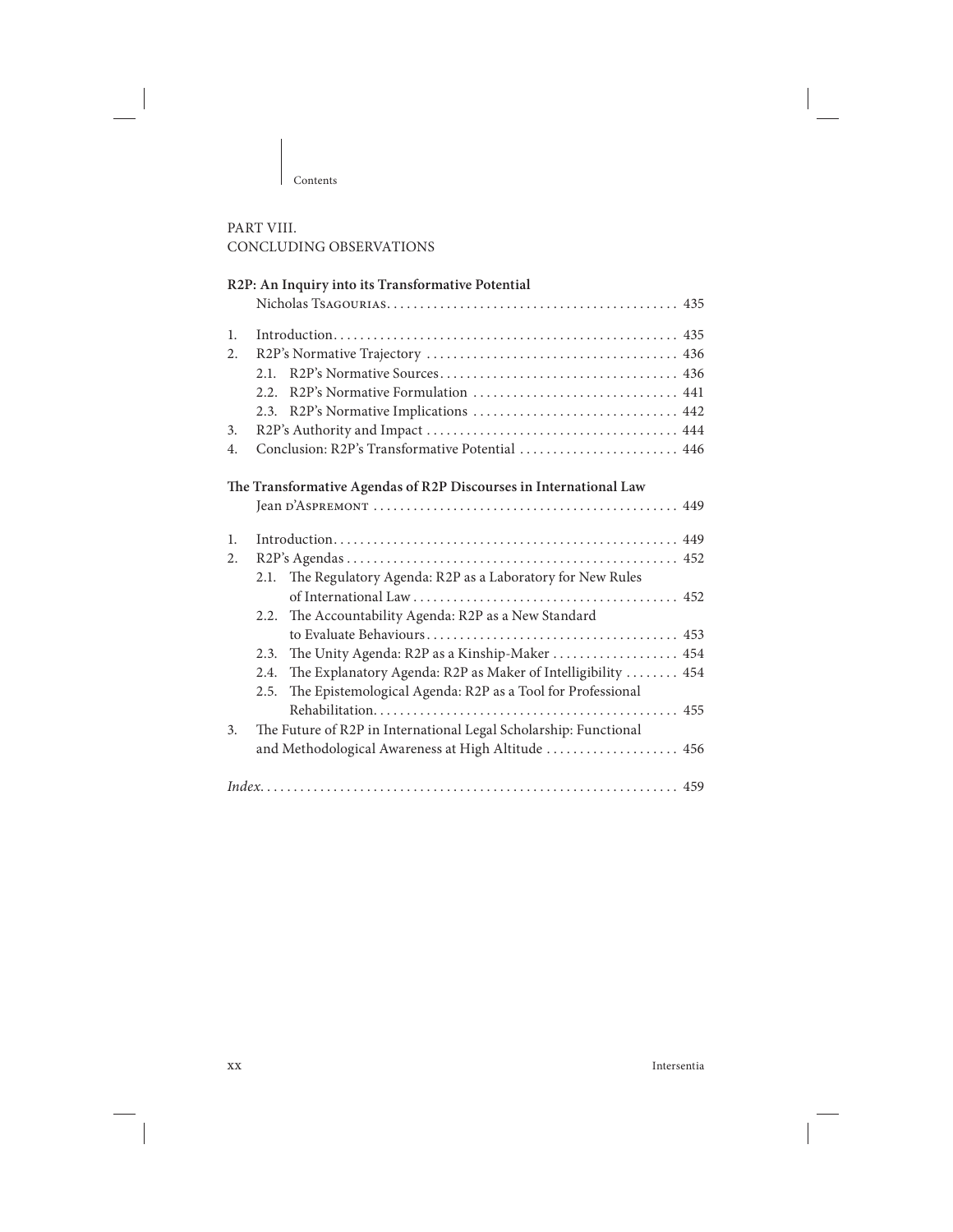## **COMMENTARY: BETWEEN KANT AND AL-SHABAAB**

#### **Tony WARD**

I have been invited to comment on the two preceding chapters not as an international lawyer but as someone with an interest in both legal philosophy and state violence. Both chapters discuss a supposed 'responsibility to democratise' and its possible basis in, inter alia, Kant's philosophy. I make no claim to being a Kant scholar, but the most natural reading of Perpetual Peace and the relevant sections of The Metaphysics of Morals seems to me to be that all states ought to be republican (with separation of powers, and in some sense representative of the people, though not necessarily with an elected government), but that no state has the right to impose a republican constitution on another, except in very limited circumstances. I am not confident that this was Kant's view, but if it was then (substituting 'democratic' for 'republican') I think he was right on both points. As I understand them (and I do not find their argument easy to pin down), Beham and Janik think that acceptance of the first point - the moral illegitimacy of undemocratic regimes – will support the extension of R2P to permit forcible democratisation in some circumstances. Jones I understand to be rejecting both forcible democratisation and universalist arguments for democracy.

Before turning to such matters as the interpretation of Kant, and in the spirit of Jones's plea to understand those we may be tempted to brand as enemies of humanity, let me begin by introducing another voice into the conversation. It is that of the late Sheikh Abubakar Shariff Ahmad, known as Makaburi,<sup>1</sup> a prominent Muslim preacher in Mombasa, Kenya, whom I interviewed in January 2013, three months before he was murdered, almost certainly by a paramilitary unit of the Kenyan police.<sup>2</sup> Whether or not Makaburi was, as the police alleged,

<sup>&</sup>lt;sup>1</sup> The interview was conducted by Dr Ian Patel (then of King's College London) and me as part of the International State Crime Initiative's 'State Crime and Resistance: A Comparative Study of Civil Society', funded by ESRC grant no. ES/I030816/1 ('the ISCI project'). I would like to acknowledge the courtesy and hospitality shown by Makaburi as well as his willingness to engage in amicable debate.

<sup>&</sup>lt;sup>2</sup> See AL-JAZEERA INVESTIGATIVE UNIT, *Inside Kenya's Death Squads* <http://interactive. aljazeera.com/aje/KenyaDeathSquads> accessed 21.12.2014.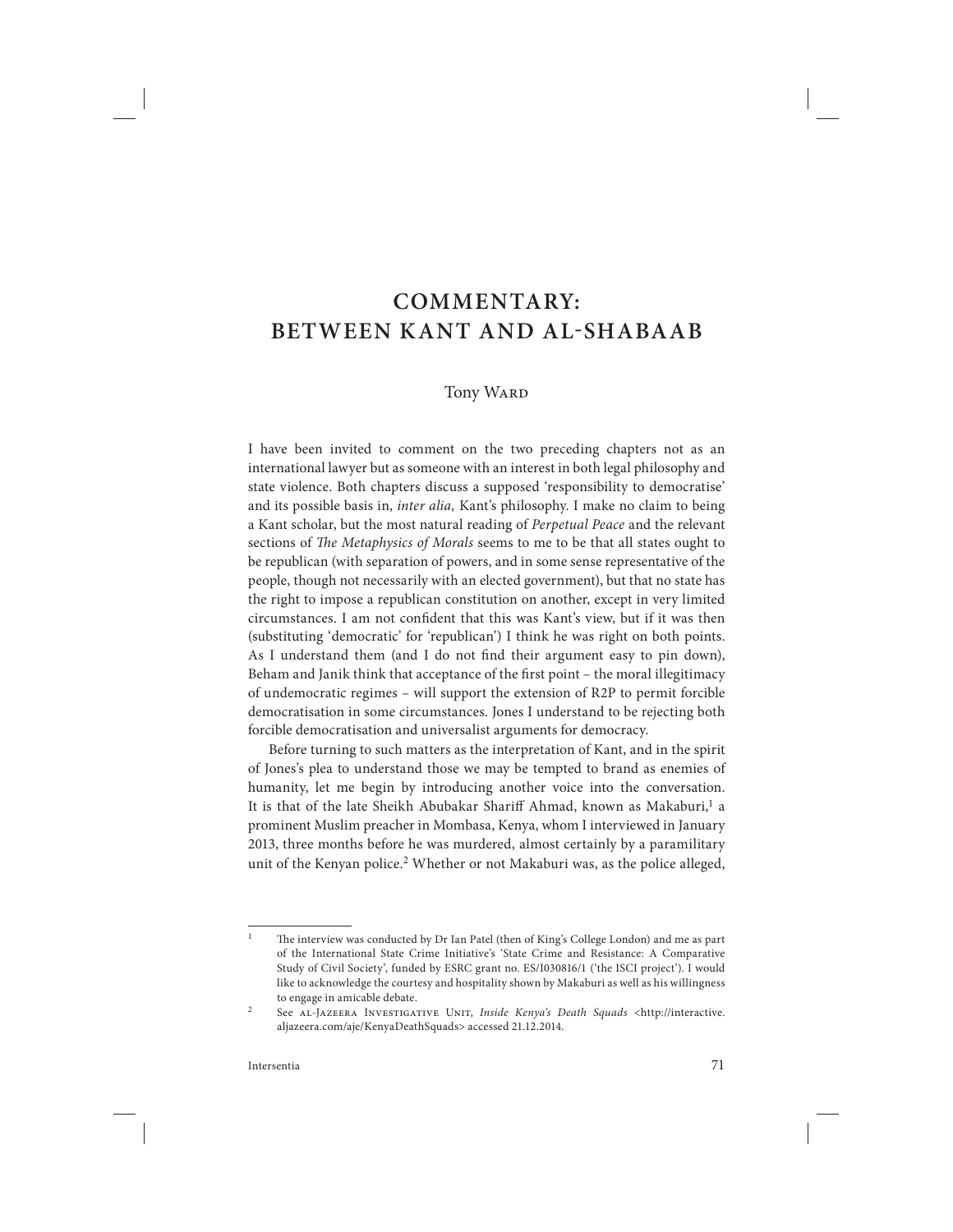#### Tony Ward

a leading recruiter of young Kenyans for the Somali armed group al-Shabaab,<sup>3</sup> he strongly defended the right of the al-Shabaab to establish an Islamic state in Somalia and impose a strict interpretation of Sharia law:

'The Somalis have every right to govern themselves; I am a hundred percent for the Somalis to govern themselves under sharia law. I am a hundred percent for the Afghanis to govern themselves under sharia law, if that is their choice. I am a hundred percent for the Iraqis to govern themselves under sharia law. And if the Muslims in those countries don't want democracy, then they have every right; and the Western governments have no right whatsoever to invade and force governments to govern the way they want.'

There is a paradox in Makaburi's argument against the 'responsibility to democratise'. He appeals to the Somalis' right to choose their own government in order to defend their right to reject that very right, which is a basic principle of democracy . On the other hand there is also a paradox in considering it democratic to impose democracy on people who don't want it.

Makaburi was probably right to think that al-Shabaab, and the Islamic Courts movement of which it was an offshoot, had won considerable support by imposing a legal code that brought a semblance of order and justice to a chaotic situation.<sup>4</sup> It is not wholly implausible to argue that had they established a stable regime that was widely accepted as just because it accorded with the beliefs of most of those they governed, the state they created would have been exercising legitimate self-determination (in a political rather than legal sense) even if it was not democratic.<sup>5</sup> But as Seyla Benhabib has argued, such a position is ultimately untenable.<sup>6</sup> How can people be said to consent, particularly to such a draconian legal code as al-Shabaab's, without a freedom to dissent,<sup>7</sup> and how could that be secured except by an institution independent of the theocratic elite? How could the Somali people be said to exercise self-determination unless the views of all citizens were taken into account, including those who did not subscribe to a Salafist interpretation of Islam? And so on. The sort of position Makaburi defended is perched precariously at the top of what Benhabib calls a 'slippery slope towards democratic self-governance'.<sup>8</sup> What put Makaburi on this slope

A. QURESHI, 'Feeding Grievances: The Killing of Makaburi' <www.aljazeera.com/indepth/ opinion/2014/04/feeding-grievances-killing-mak-2014411151431791922.html> accessed 20.12.2014.

S.J. HANSEN, Al-Shabaab in Somalia: The History and Ideology of a Militant Islamist Group, 2005–12, Oxford University Press, Oxford, 2013.

<sup>5</sup>For an argument that there can be self-determination without democracy see J. Cohen, 'Is there a Human Right to Democracy?' in C. SYPNOWICH (ed.), The Egalitarian Conscience: Essays in Honour of G.A. Cohen, Oxford University Press, Oxford, 2006.

S. BENHABIB, Dignity in Adversity: Human Rights in Troubled Times, Polity Press, Cambridge, 2011, Ch. 5.

A point stressed by COHEN (n. 5).

<sup>8</sup> Benhabib (n. 6), p. 86.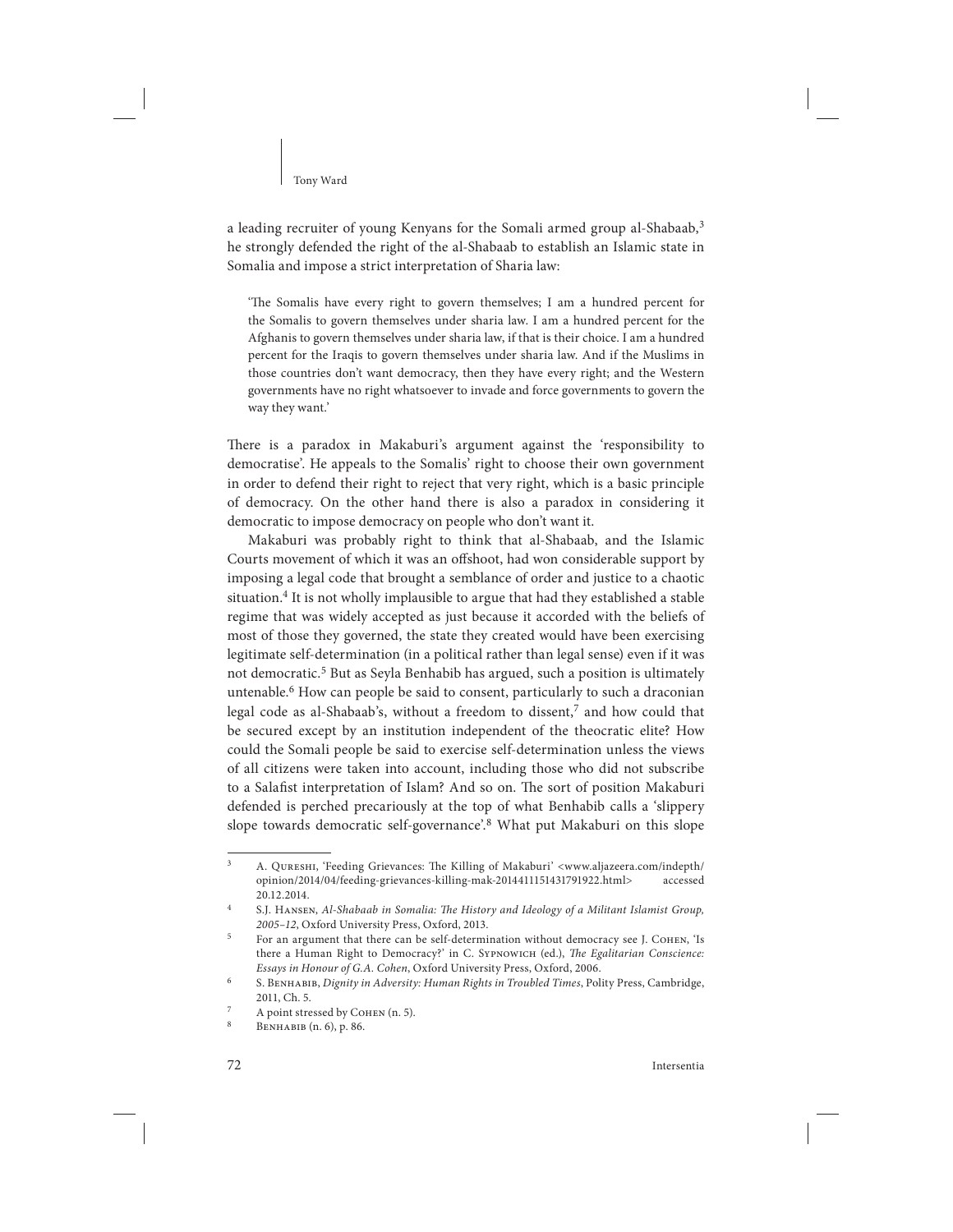#### Commentary: Between Kant and Al-Shabaab

was his commendable willingness to engage in dialogue with people who did not share his religious beliefs. Benhabib's central point is that a genuine dialogue between people from different cultures and religions involves presuppositions that support the recognition of all participants as having an equal right to live under laws that are justified by reasons they can accept, and that mutual recognition provides a universalist basis for human rights and democracy.

Arguments on these lines suggest that it is possible to develop a universalist account of human rights, including the right to democracy, which is not simply a colonialist extension of the norms of the USA and its allies.<sup>9</sup> They support Habermas's claim that basic rights 'regulate matters of such generality that moral arguments are sufficient for their justification. These arguments show why the guarantee of such rules is in the interest of all persons qua persons, and thus why they are equally good for everyone.'<sup>10</sup> But whether there are good arguments for democracy that should in principle be accepted even by the likes of Makaburi is quite a different question from whether democracy should be imposed by military intervention in the guise of 'police actions'. There is much force in Jones's objections to Habermas's attempt to apply abstract philosophical theories to the realities of global power politics. To write about an imaginary world in which states and international organisations act out of disinterested regard for peace and human rights, as if it bore some relation to current political reality, does indeed seem dangerously naïve.

In his essay on Kant's *Perpetual Peace*, Habermas does recognise the danger of allowing states to rely on 'unmediated' moral argument to justify coercive  $\arctan$ .<sup>11</sup> Even though basic human rights have a universal moral justification, their coercive implementation must be regulated by law. In its emphasis on law Habermas's essay belongs to a later, less clearly utopian phase of his work than that criticised by Foucault. But while this might make Jones's use of Foucault slightly beside the point, Habermas's reliance on law by no means saves him from the charge of utopian naivety. He envisages human rights being enforced by 'the police actions of a democratically legitimate world organization'12 and by international criminal trials. It is hard enough to regulate the routine policing of petty crime through the domestic criminal courts. To suppose that large-scale military interventions can be 'civilized' by the criminal trials of defeated leaders seems entirely unrealistic.

<sup>&</sup>lt;sup>9</sup> I discuss these issues in more detail in T. WARD, 'State Crime and the Sociology of Human Rights' (2013) Revista Critica Penal y Poder 77 <revistes.ub.edu/index.php/CriticaPenalPoder/ article/viewFile/6230/9955> accessed 21.12.2014.

<sup>&</sup>lt;sup>10</sup> J. HABERMAS, 'Kant's Idea of Perpetual Peace, with the Benefit of Two Hundred Years' Hindsight' in J. Вонман анр М. Lutz-Bacнманн (eds.), Perpetual Peace: Essays on Kant's Cosmopolitan Ideal, MIT Press, Cambridge, MA, 1997, p. 138.

 $11$  Ibid., p. 140.

Ibid.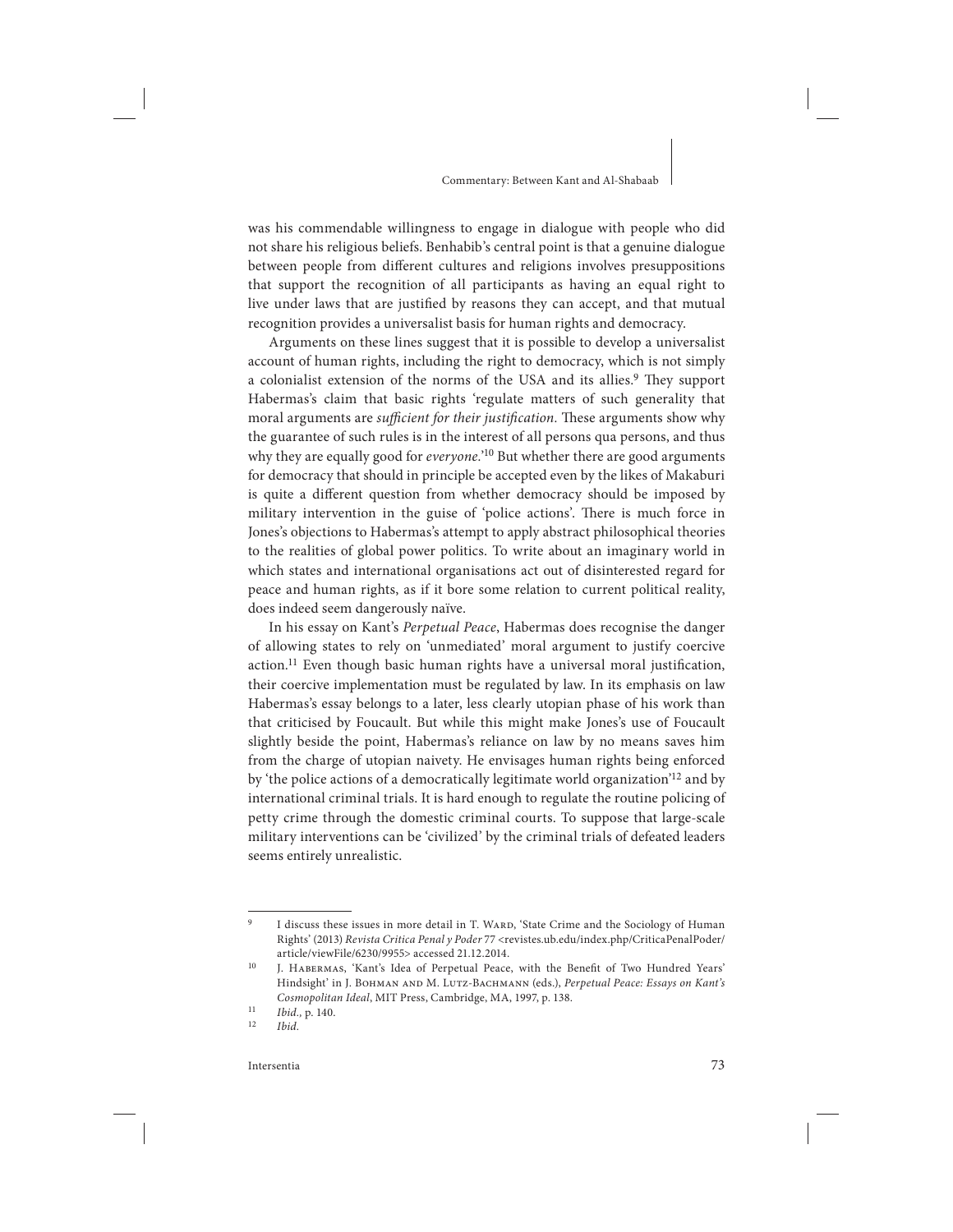#### Tony Ward

Though I am sympathetic to this aspect of Jones's critique of Habermas, I find some of his criticisms of Habermas's larger philosophical project less convincing. For one thing, I suspect that one would have to go a very long way indeed to find a society so isolated from modernity that it did not give rise to 'decentred subjects' capable of reflecting on their own culture.<sup>13</sup> Formerly isolated premodern cultures - in Papua New Guinea, for example<sup>14</sup> - must, simply because they are no longer isolated, find ways of reflecting on and redefining their own values and customs as well as those of postcolonial culture.<sup>15</sup> The language of rights and self-determination serves as a lingua franca that can be used to articulate radically different perspectives, as when Papua New Guineans use it to defend their rights under customary law, or when Makaburi used it to defend Islamist authoritarianism. I also think that Jones exaggerates the uniformity of Habermas's vision of cosmopolitan law. Habermas does not envisage 'one world order and one set of rights'.<sup>16</sup> Universal rights in his scheme are merely 'placeholders'<sup>17</sup> to be filled in by what Benhabib calls 'democratic iterations', that is, concrete specifications of these abstract rights that reflect the democratic will of particular peoples.<sup>18</sup> I am not a fan of Habermas's global police, but I don't think they would be sent in to enforce gay rights or reverse headscarf bans, unless gays or headscarf-wearers could be portrayed as potential victims of atrocities. Laudable as both objectives are, they would have to be achieved by democratic political struggle, which would not be banished from a Habermasian world.

Further, I am slightly puzzled by Jones's view of Rwanda. If ever there was a case where bystander states were morally (and, arguably, legally)<sup>19</sup> obliged to intervene, by force if necessary, this was surely it. Although the Rwandan massacres predated the ICJ's clarification of the duty to prevent genocide,<sup>20</sup> Hazel Cameron's research shows that UK Foreign Office officials, and in particular the then Foreign Secretary Douglas Hurd, avoided using the word 'genocide'

<sup>&</sup>lt;sup>13</sup> JONES, this volume, text to n. 59.<br><sup>14</sup> The ISCI project (n 1 above) in

The ISCI project (n. 1 above) includes a study, conducted primarily by Kristian Lasslett of the University of Ulster, of groups working on development-related and human rights issues in Papua New Guinea. The communal discussions organised by the Bismarck Ramu Group (<bismarckramugroup.org>) are especially good examples of the kind of cultural reflection I have in mind.

<sup>&</sup>lt;sup>15</sup> The danger here is that the (post)colonial regime appropriates and redefines the premodern culture to suit its own purposes: see for example R.J. GORDON AND M.J. MEGGITT, Law and Order in the New Guinea Highlands, New England Universities Press, Hanover, NH, 1985, Ch. 7.

<sup>&</sup>lt;sup>16</sup> JONES, this volume, text to n. 69.<br><sup>17</sup> J HARENAS, *Retween Easts and* 

<sup>&</sup>lt;sup>17</sup> J. HABERMAS, *Between Facts and Norms*, tr. W. Rehg, Polity Press, Cambridge, 1996, p. 126.<br><sup>18</sup> Prysian Inc. 6) p. 126.

<sup>&</sup>lt;sup>18</sup> BENHABIB  $(n, 6)$ , p. 126.<br><sup>19</sup> See LHELECK this volume

<sup>&</sup>lt;sup>19</sup>See J. HEIECK, this volume, on the duty to prevent genocide as a *jus cogens* norm.

ICJ, Application of the Convention on the Prevention and Punishment of the Crime of Genocide (Bosnia and Herzegovina v. Serbia and Montenegro), judgment of 26 February 2007, discussed by L. Poli in this this volume.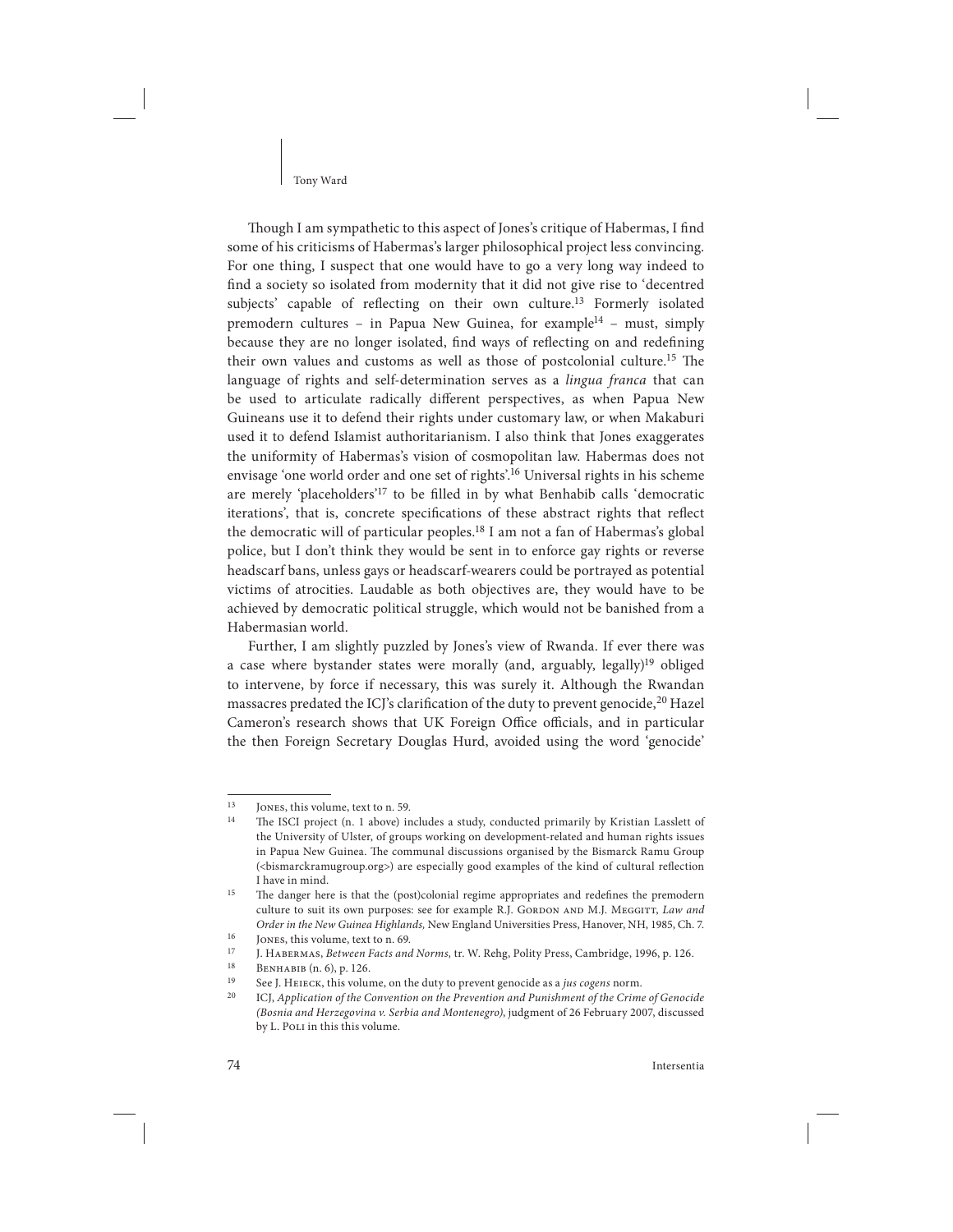#### Commentary: Between Kant and Al-Shabaab

because they feared that they would have a legal duty to intervene.<sup>21</sup> Jones is right to point out that the economic policies of global elites helped to create the conditions in which genocide became possible. But that is all the more reason why the major powers should have accepted some responsibility for averting the genocide. If all Jones means to argue is that criticism of the failure to intervene can distract attention from other aspects of genocide prevention then I am happy to agree with him.

Beham and Janik discuss whether there may be a 'responsibility to democratise' in international law, and they consider – without reaching any definite conclusion – whether a basis for such a responsibility might be found in the work of Kant. That Kant should be enlisted as a supporter of 'R2D' is, on the face of it, surprising, as his position on the matter seems quite unequivocal: 'No nation shall forcibly interfere with the constitution and government of another'.<sup>22</sup> However, there are two situations where forcible democratisation is arguably compatible with Kant's view, and where it is also defensible today. First, consider the passage where Kant argues that a state should not intervene in a civil war in another state because this would 'violate the rights of an independent people struggling with its internal ills'.23 It would be strange for Kant to say that a people has the right to resolve its internal ills by war, since 'reason absolutely condemns war as a means of determining the right'.<sup>24</sup> What does make sense is for Kant to maintain that while only a republican constitution can bring internal strife to a just conclusion, the people in question must be let to arrive for themselves, however painfully, at the position where a constitutional settlement is possible. Only then can the government that eventually emerges truly represent the people's will. Suppose, however, that a people already has a republican constitution, and a rebel group seeks to overthrow it and install a despotic regime. In these circumstances the republican (or in today's terms, democratic) government, as the legitimate representative of the people, might be thought to have the right to call on other states for help – even if the would-be despots have seized control of its entire territory. Intervention to restore democracy, as in Sierra Leone and the other examples discussed by Franck<sup>25</sup> could be justified on this principle.

The one instance where Kant explicitly endorses the imposition of a republican constitution is when, in Part I of The Metaphysics of Morals

<sup>&</sup>lt;sup>21</sup> H. CAMERON, 'British State Complicity in Genocide: Rwanda 1994' (2012) 1 State Crime 70. See also H. CAMERON, Britain's Hidden Role in the Rwandan Genocide: The Cat's Paw, Routledge, Abingdon, 2013, pp. 104–6.

<sup>&</sup>lt;sup>22</sup> I. KANT, Perpetual Peace and Other Essays, tr. T. Humphrey, Hackett, Indianapolis, 1983, p. 346.

 $\frac{23}{16}$   $\frac{1}{16}$ 

 $\frac{24}{25}$  Ibid., p. 356.

T.M. FRANCK, 'The Emerging Right to Democratic Governance' (1992) 86 American Journal of International Law 46, 65 et seq., cited by BEHAM AND JANIK in this volume, n. 35.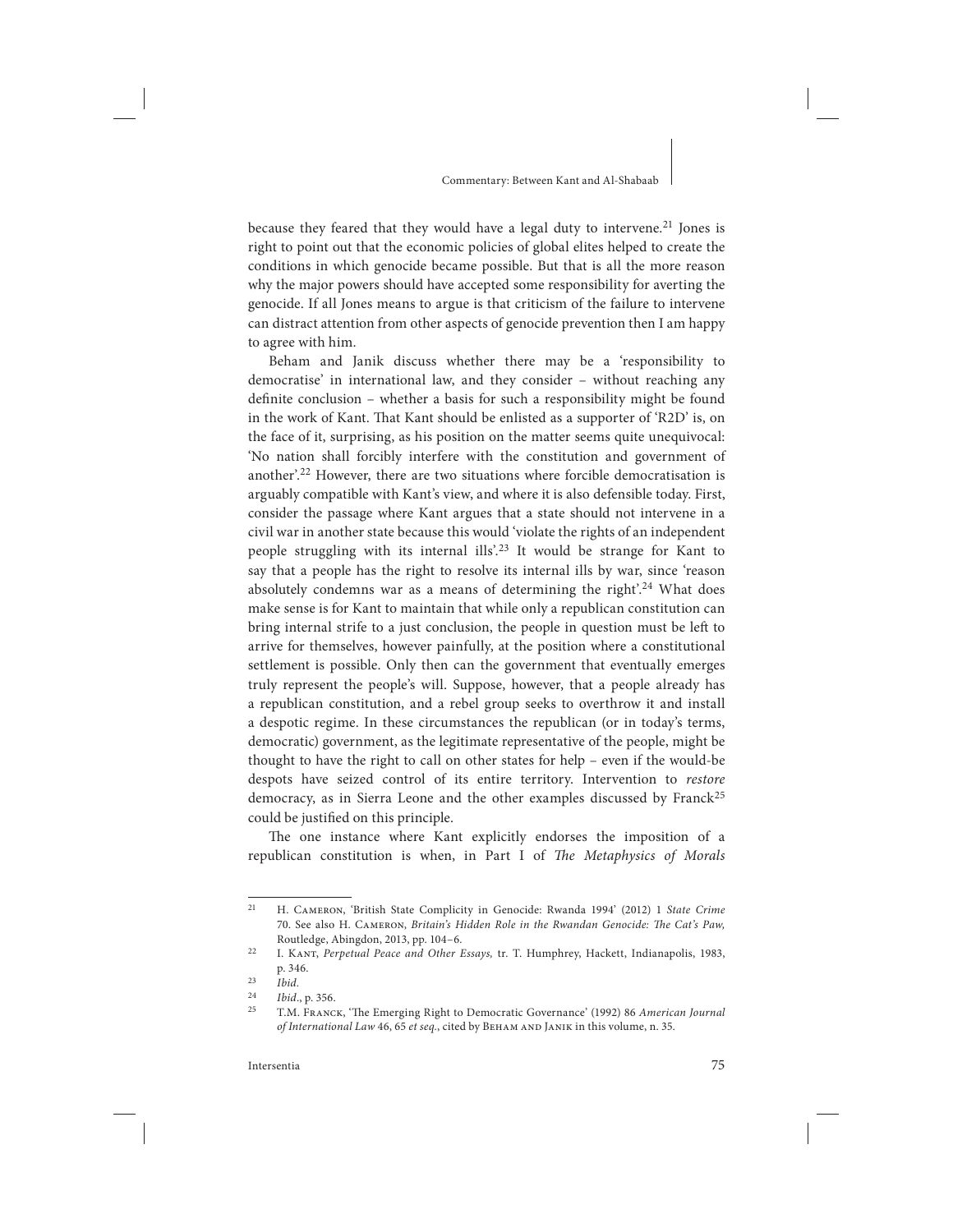#### Tony Ward

(confusingly known in English as either The Doctrine of Right or The Metaphysical Elements of Justice), he discusses the rights of states that have defeated an 'unjust enemy'.26 States that have overcome such an enemy, Kant writes, have no right to 'divide its territory among themselves' but they do have the right to install a republican government that will be unlikely to launch aggressive wars in future. This foreshadows what was done, rather successfully, in (West) Germany and Japan, and attempted with much less success in Iraq and Afghanistan.

An 'unjust enemy' according to Kant is one whose 'publicly expressed will (whether by word or deed) reveals a maxim' that would make peace among nations impossible.<sup>27</sup> Carl Schmitt, writing during and after the dying days of the Nazi regime he had supported, was understandably anxious at Kant's evocation of 'this frightful enemy against whom the law has no limits' and whose mere 'verbally expressed will [...] justifies common action in order to maintain the freedom of the one who feels threatened. A preventive war against such an enemy would be considered to be even more than a just war. It would be a crusade'.<sup>28</sup> This is what Beham and Janik call the 'small step toward [...] embracing radical interventionism as a means to overcome the quintessential security dilemma in a world lacking a hegemon endowed with the monopoly on force'.<sup>29</sup>

Whether Kant's argument should be read as Schmitt read it is doubtful. An alternative reading, more consistent with Kant's other remarks on *jus ad*  $bellum, <sup>30</sup>$  is that mere verbal expressions may reveal a state as unjust, but only deeds (albeit a rather broad category of deeds, including repudiating treaties or upsetting the balance of power) can make it an unjust enemy. Kant's remarks are undeniably ambiguous, however, and a reading according to which refusing to adopt a republican constitution would suffice to brand a state as an 'unjust enemy' is not implausible.<sup>31</sup> Be that as it may, the position Schmitt attributed to Kant has to be taken seriously, if only because it is so close to the coalition's view of Iraq in 2003. Quite apart from the illegality and immorality of that war, the fate of 'democratisation' in Iraq vividly illustrates why intervention to install (as opposed to restoring) democracy is generally such a bad idea. The very existence of the Iraqi state – unquestionably a vile despotism under Saddam Hussein's rule – was the product Britain and France's thoroughly un-Kantian conduct in dividing up the territory of the Ottoman Empire without any regard to the

<sup>&</sup>lt;sup>26</sup> I. KANT, The Metaphysics of Morals, tr. M. Gregor, Cambridge University Press, Cambridge, 1991, pp. 155–156.

 $\frac{27}{28}$  Ibid., p. 155.

<sup>&</sup>lt;sup>28</sup>C. SCHMITT, *The Nomos of the Earth*, tr. G. Ulmen, Telos Press, New York, 2003, p. 169.<br><sup>29</sup>This volume, taxt following p. 20.

<sup>&</sup>lt;sup>29</sup> This volume, text following n. 20.<br> $V_{\text{A}} V_{\text{B}} (p, 27)$  pp. 152, 152

 $\frac{30}{31}$  KANT (n. 27), pp. 152–153.

S. BENHABIB, 'Carl Schmitt's Critique of Kant: Sovereignty and International Law' (2012) 40 Political Theory 688.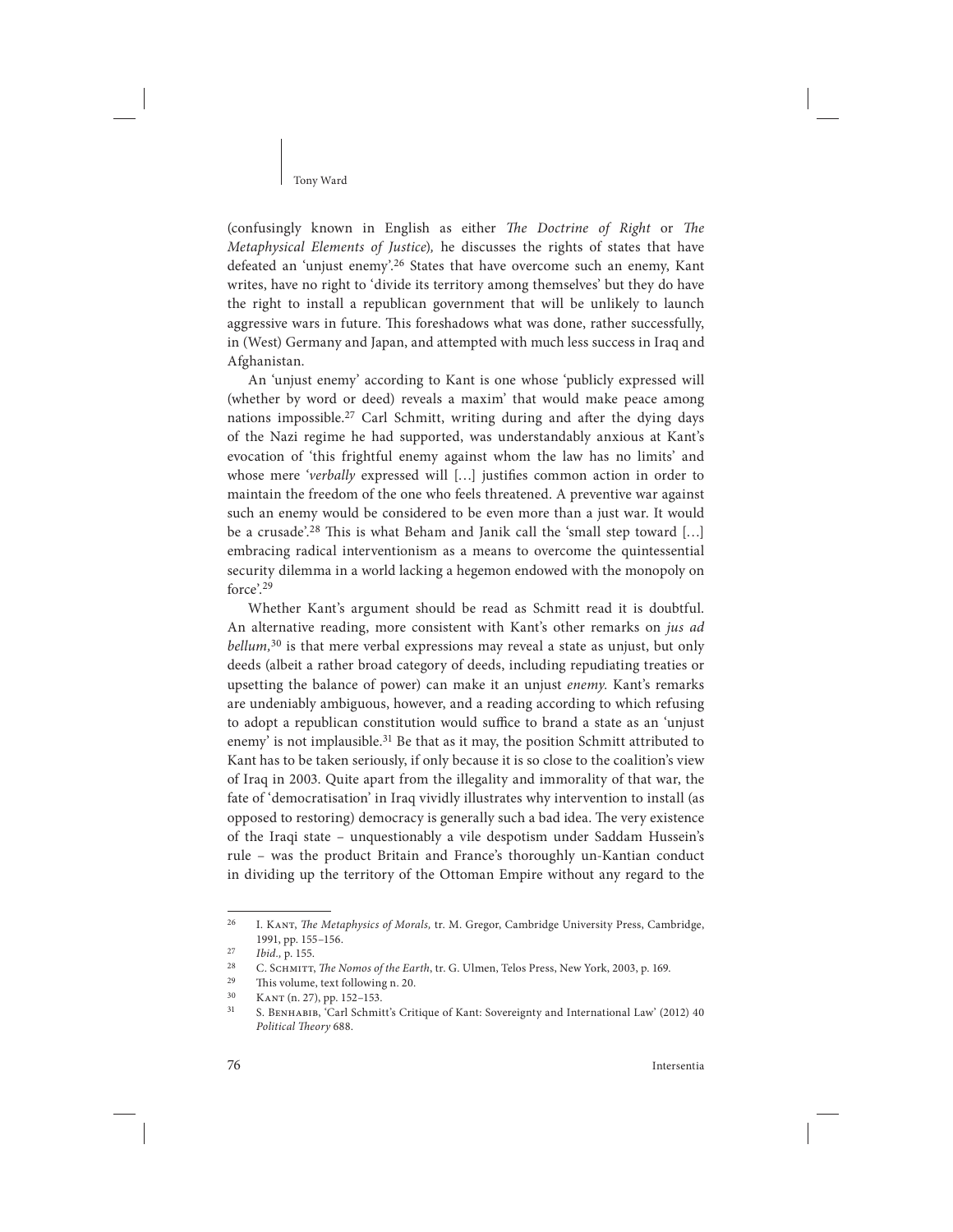#### Commentary: Between Kant and Al-Shabaab

wishes of its people or any sense of national identity. By shielding Iraqi Kurdistan against a renewal of Saddam Hussein's genocidal violence (but without, it should be noted, at that stage promoting either regime change or full secession), $32$  the USA and its allies had created the conditions for moderately successful statebuilding efforts in that region. The population of Iraq as a whole, however, was not remotely a 'people' that was disposed to unite itself under a legitimate constitution. As Charles Tripp wrote in 2000, Iraq was a state in which

'the idea of politics as civility […] has generally been overwhelmed by people organized according to very different notions of trust, where the community is not one of citizens, but of family and clan members, fellow tribesmen and conspirators. They have tended to see the state as the guarantor of their own privileges  $[...]$ .<sup>33</sup>

Under the circumstances it is not surprising that the result of the 'democratisation' of Iraq was first the chaos that peaked in  $2007<sup>34</sup>$  and then the 'tyranny of the majority' of the al-Maliki regime. Beham and Janik recognise the danger of 'tyranny of the majority' but the lesson they draw from it – that democracy is 'not an end in itself' – does not seem to me to be quite the right one. Rather, democracy is an end in itself, but there is more to democracy than majority rule. It involves the coexistence, as Habermas says, of human rights and popular sovereignty. Whether the "end" is democracy or, as Kant thought, a "republican" government that would not necessarily be democratic, the central question here is what means the end can justify.

Beham and Janik argue that when states act in the name of 'R2P' the true objective is invariably regime change or secession, and this ought to be openly acknowledged. There is at least one exception to this generalisation, namely the French 'Operation Turquoise' in Rwanda in 1994. Far from aiming to overthrow the genocidal regime, the French have been suspected of wanting to keep it in power.<sup>35</sup> But though certainly too little and too late, the operation did save lives. In any case, I am far from convinced that the use of R2P as a pretext for regime change affords any good reason to legitimise the latter. Humanitarian intervention may be justified in cases of genocide or other mass atrocities by the ordinary moral reasoning that justifies one person in intervening to protect another from unjust attack. The result of such intervention may be the fall of the perpetrator regime. When such an 'unjust enemy' is overthrown, both respect for the right of self-determination and the avoidance of future atrocities afford reasons for the intervening states to encourage the formation of as democratic a successor regime as is realistically possible. But regime change should be a

<sup>&</sup>lt;sup>32</sup> Cf. the penultimate paragraph of BEHAM and JANIK's chapter.<br> $\frac{33}{2}$ C. Thunn A. History of Iraq. Combridge University Press. Com

<sup>&</sup>lt;sup>33</sup> C. Tripp, A History of Iraq, Cambridge University Press, Cambridge, 2000, p. 2.<br><sup>34</sup> D. Canny 110 T. W. P. <sup>4</sup>The Transformation of Vielense in Iraq, (2000, 40 Pric

P. GREEN AND T. WARD, 'The Transformation of Violence in Iraq' (2009) 49 British Journal of Criminology 609.

<sup>&</sup>lt;sup>35</sup> A. DES FORGES, *Leave None to Tell the Story*, Human Rights Watch, New York, 1999.